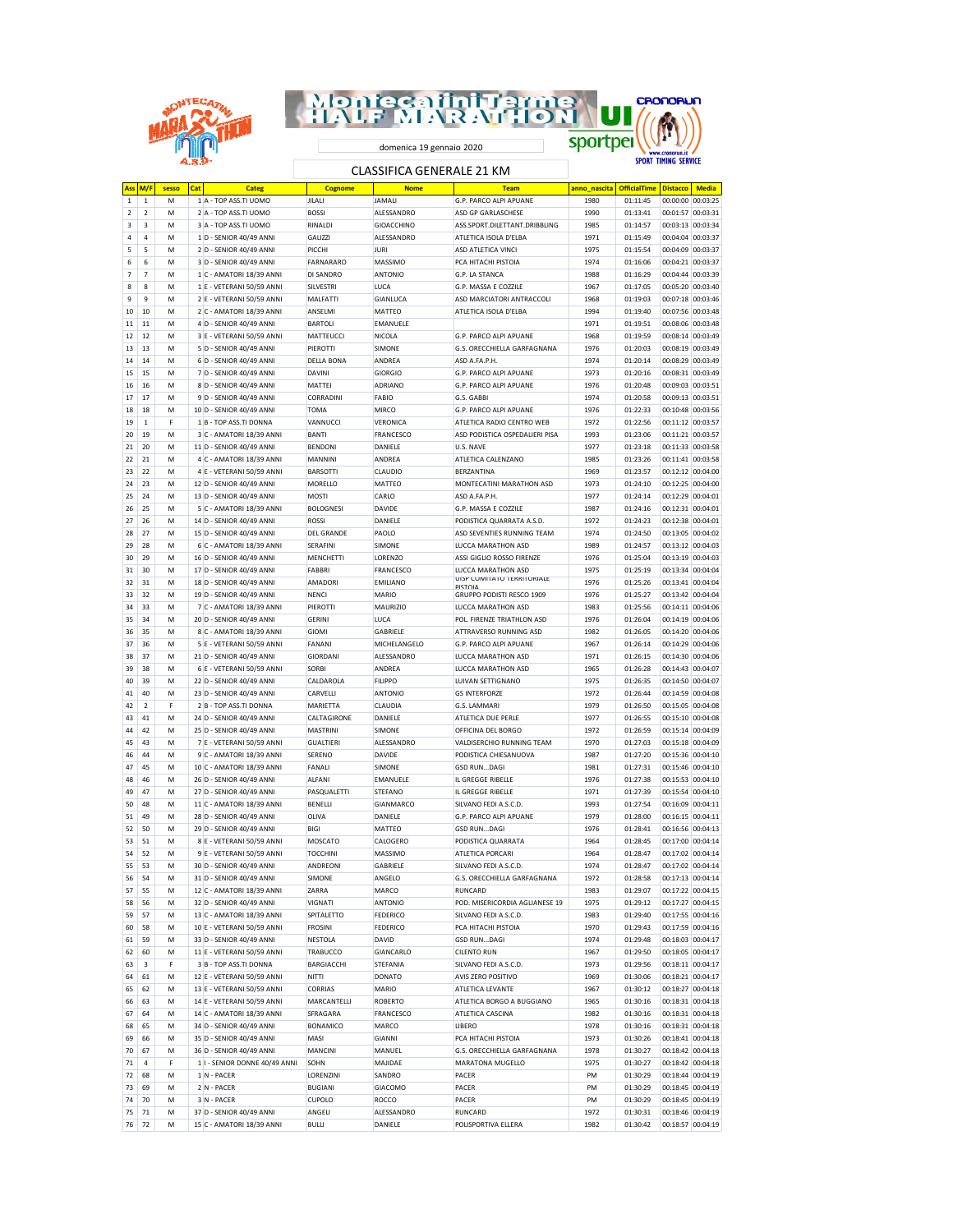| 77      | 73             | м | 15 E - VETERANI 50/59 ANNI    | <b>TAZIOLI</b>       | <b>FABIANO</b>       | ASS.POD.MARCIATORI MARLIESI                          | 1969 | 01:30:44 | 00:18:59 00:04:19 |
|---------|----------------|---|-------------------------------|----------------------|----------------------|------------------------------------------------------|------|----------|-------------------|
| 78      | 74             | M | 16 C - AMATORI 18/39 ANNI     | INSABELLA            | <b>MIRKO</b>         | ATTRAVERSO RUNNING ASD                               | 1983 | 01:30:54 | 00:19:09 00:04:20 |
| 79      | 75             | М | 38 D - SENIOR 40/49 ANNI      | CANCIANI             | CHRISTIAN            | <b>GSD RUNDAGI</b>                                   | 1975 | 01:30:55 | 00:19:10 00:04:20 |
| 80      | 5              | F | 2 I - SENIOR DONNE 40/49 ANNI | <b>MOROZZI</b>       | LETIZIA              | U.S. NAVE                                            | 1976 | 01:30:58 | 00:19:14 00:04:20 |
|         | 76             |   | 1 F - ARGENTO 60/69 ANNI      | CORTI                | DANIELE              |                                                      |      |          | 00:19:14 00:04:20 |
| 81      |                | M |                               |                      |                      | U.S. NAVE                                            | 1958 | 01:30:59 |                   |
| 82      | 77             | M | 17 C - AMATORI 18/39 ANNI     | LOMI                 | <b>MATTEO</b>        | <b>LIBERO</b>                                        | 1986 | 01:31:04 | 00:19:19 00:04:20 |
| 83      | 78             | M | 18 C - AMATORI 18/39 ANNI     | GALLINI              | LUCA                 | LIBERO                                               | 1982 | 01:31:05 | 00:19:21 00:04:20 |
| 84      | 79             | M | 2 F - ARGENTO 60/69 ANNI      | <b>BURCHIELLI</b>    | <b>GIANLUCA</b>      | G.S. ORECCHIELLA GARFAGNANA                          | 1960 | 01:31:13 | 00:19:28 00:04:21 |
| 85      | 80             | м | 39 D - SENIOR 40/49 ANNI      | <b>DOTTI</b>         | MASSIMILIANO         | SILVANO FEDI A.S.C.D.                                | 1971 | 01:31:14 | 00:19:30 00:04:21 |
| 86      | 81             | М | 16 E - VETERANI 50/59 ANNI    | PAOLUCCI             | <b>MAURO</b>         | POLISPORTIVA A.S.D. 29 MARTIRI                       | 1969 | 01:31:37 | 00:19:52 00:04:22 |
|         |                |   |                               |                      |                      |                                                      |      |          |                   |
| 87      | 82             | M | 40 D - SENIOR 40/49 ANNI      | <b>SIMONETTI</b>     | GIANLUCA             | ASD MARCIATORI ANTRACCOLI                            | 1975 | 01:31:43 | 00:19:58 00:04:22 |
| 88      | 83             | м | 3 F - ARGENTO 60/69 ANNI      | CAPUANO              | GIOVANNI             | ATL.CASALGUIDI M.C.L.ARISTON                         | 1960 | 01:31:50 | 00:20:05 00:04:22 |
| 89      | 84             | М | 41 D - SENIOR 40/49 ANNI      | MICHELONI            | MARCO                | MONTECATINI MARATHON ASD                             | 1980 | 01:32:09 | 00:20:24 00:04:23 |
| 90      | 85             | M | 42 D - SENIOR 40/49 ANNI      | SIMONETTI            | MICHELE              | <b>RUNCARD</b>                                       | 1979 | 01:32:30 | 00:20:45 00:04:24 |
| 91      | 86             | м | 17 E - VETERANI 50/59 ANNI    | ALPIGIANI            | DAVIDE               | <b>GS MAIANO</b>                                     | 1965 | 01:32:34 | 00:20:49 00:04:24 |
| 92      | 87             | M | 43 D - SENIOR 40/49 ANNI      | <b>PASTORE</b>       | VINCENZO             | ATTRAVERSO RUNNING ASD                               | 1972 | 01:32:41 | 00:20:56 00:04:25 |
|         |                |   |                               |                      |                      |                                                      |      |          |                   |
| 93      | 6              | F | 3 I - SENIOR DONNE 40/49 ANNI | PALMIERI             | STEFANIA             | <b>BERZANTINA</b>                                    | 1977 | 01:32:48 | 00:21:03 00:04:25 |
| 94      | 88             | M | 44 D - SENIOR 40/49 ANNI      | <b>MURA</b>          | DAMIAN FERNANDO      | ATI . ARCI FAVARO                                    | 1976 | 01:32:49 | 00:21:04 00:04:25 |
| 95      | 89             | M | 18 E - VETERANI 50/59 ANNI    | LANDI                | SAURO                | <b>G.S.D LIBERTAS LA TORRE</b><br><b>DONTACCIEVE</b> | 1966 | 01:32:52 | 00:21:07 00:04:25 |
| 96      | 90             | м | 45 D - SENIOR 40/49 ANNI      | <b>ANTONI</b>        | <b>GIACOMO</b>       | <b>ASD CANAPINO</b>                                  | 1972 | 01:32:53 | 00:21:08 00:04:25 |
| 97      | 91             | М | 46 D - SENIOR 40/49 ANNI      | TURRI                | LUIGI                | VALDISERCHIO RUNNING TEAM                            | 1980 | 01:33:05 | 00:21:20 00:04:26 |
| 98      | 92             | м | 47 D - SENIOR 40/49 ANNI      | MARTINELLI           | <b>MAURO</b>         | LUCCA MARATHON ASD                                   | 1972 | 01:33:14 | 00:21:29 00:04:26 |
|         | 93             |   |                               |                      |                      |                                                      |      |          |                   |
| 99      |                | м | 48 D - SENIOR 40/49 ANNI      | MENCHETTI            | <b>GIACOMO</b>       | ATLETICA PORCARI                                     | 1972 | 01:33:15 | 00:21:30 00:04:26 |
| 100     | 94             | М | 49 D - SENIOR 40/49 ANNI      | PIERMARINI           | MAURO                | ASD MARCIATORI ANTRACCOLI                            | 1978 | 01:33:16 | 00:21:31 00:04:26 |
| 101     | 95             | M | 4 F - ARGENTO 60/69 ANNI      | <b>AGOSTINI</b>      | LUCIO                | <b>BERZANTINA</b>                                    | 1957 | 01:33:23 | 00:21:38 00:04:27 |
| 102     | 96             | м | 50 D - SENIOR 40/49 ANNI      | <b>MURGIA</b>        | <b>EFISIO</b>        | <b>CUS PRO PATRIA MILANO</b>                         | 1973 | 01:33:26 | 00:21:41 00:04:27 |
| 103     | 97             | м | 51 D - SENIOR 40/49 ANNI      | <b>BARBI</b>         | PAOLO                | VALDISERCHIO RUNNING TEAM                            | 1979 | 01:33:27 | 00:21:42 00:04:27 |
| 104     | 98             | М | 19 C - AMATORI 18/39 ANNI     | GUADAGNINI           | <b>MATTEO</b>        | RUNCARD                                              | 1988 | 01:33:34 | 00:21:49 00:04:27 |
|         |                |   |                               |                      |                      |                                                      |      |          | 00:21:53 00:04:28 |
| 105     | 99             | M | 20 C - AMATORI 18/39 ANNI     | <b>BALESTRIERI</b>   | EMANUELE             |                                                      | 1986 | 01:33:38 |                   |
| 106     | 100            | М | 21 C - AMATORI 18/39 ANNI     | <b>MURA</b>          | SILVIO               | G. POD. IF SBARRE                                    | 1983 | 01:33:41 | 00:21:56 00:04:28 |
| 107     | $\overline{7}$ | F | 4 I - SENIOR DONNE 40/49 ANNI | ABBATANTUONO         | <b>GIADA</b>         | SILVANO FEDI A.S.C.D.                                | 1980 | 01:33:42 | 00:21:57 00:04:28 |
| 108     | 101            | M | 19 E - VETERANI 50/59 ANNI    | CECCONI              | MASSIMILIANO         | PODISTICA VAL DI PESA A S D                          | 1970 | 01:33:54 | 00:22:09 00:04:28 |
| 109     | 102            | M | 20 E - VETERANI 50/59 ANNI    | <b>MORENO</b>        | GHEZZI               | PODISTICA IL CAMPINO                                 | 1970 | 01:33:58 | 00:22:13 00:04:28 |
| 110     | 103            | м | 22 C - AMATORI 18/39 ANNI     | PERROTTA             | <b>FABRIZIO</b>      | ASSI GIGLIO ROSSO FIRENZE                            | 1991 | 01:33:59 | 00:22:14 00:04:29 |
|         |                |   |                               |                      |                      |                                                      |      |          |                   |
| 111     | 8              | F | 5 I - SENIOR DONNE 40/49 ANNI | CERFEDA              | <b>ELENA</b>         | SILVANO FEDI A.S.C.D.                                | 1976 | 01:34:21 | 00:22:36 00:04:30 |
| 112     | 104            | M | 21 E - VETERANI 50/59 ANNI    | ROSAI                | FRANCESCO            | <b>G.S.II FIORINO</b>                                | 1964 | 01:34:26 | 00:22:41 00:04:30 |
| 113     | 105            | M | 52 D - SENIOR 40/49 ANNI      | <b>ROBICCI</b>       | LUCA                 | ATTRAVERSO RUNNING ASD                               | 1972 | 01:34:30 | 00:22:45 00:04:30 |
| 114     | 106            | м | 53 D - SENIOR 40/49 ANNI      | AGRUSTI              | <b>VINCENZO</b>      | ASD ATLETICA CASCINA                                 | 1977 | 01:34:41 | 00:22:56 00:04:31 |
| 115     | 107            | M | 22 E - VETERANI 50/59 ANNI    | ORSETTI              | <b>EDDY DOMENICO</b> | <b>ASD CANAPINO</b>                                  | 1969 | 01:34:43 | 00:22:59 00:04:31 |
|         |                |   |                               |                      |                      |                                                      |      |          |                   |
| 116     | 108            | м | 54 D - SENIOR 40/49 ANNI      | <b>DEGLI ESPOSTI</b> | <b>UMBERTO</b>       | <b>RUNCARD</b>                                       | 1973 | 01:34:45 | 00:23:00 00:04:31 |
| 117     | 109            | М | 23 E - VETERANI 50/59 ANNI    | LOMI                 | SANDRO               | ASD CASTELLO LARI                                    | 1964 | 01:34:52 | 00:23:07 00:04:31 |
| 118     | 110            | м | 23 C - AMATORI 18/39 ANNI     | SANNA                | MARCELLO             | TEAM PANDA A.S.D                                     | 1981 | 01:34:52 | 00:23:07 00:04:31 |
| 119     | 111            | M | 24 E - VETERANI 50/59 ANNI    | RICCI                | ALESSANDRO           | ASD ATLETICA AMARANTO                                | 1966 | 01:35:15 | 00:23:30 00:04:32 |
|         | 120 112        | M | 25 E - VETERANI 50/59 ANNI    | GORI                 | DANIELE              | SILVANO FEDI A.S.C.D.                                | 1970 | 01:35:16 | 00:23:31 00:04:32 |
| 121     | 113            | м | 5 F - ARGENTO 60/69 ANNI      | GORI                 | CLAUDIO              | SILVANO FEDI A.S.C.D.                                | 1958 | 01:35:16 | 00:23:31 00:04:32 |
|         |                |   |                               |                      |                      |                                                      |      |          |                   |
| 122     | 114            | м | 55 D - SENIOR 40/49 ANNI      | CIRIELLO             | <b>MIRCO</b>         | LA GALLA PONTEDERA ATLETICA                          | 1975 | 01:35:17 | 00:23:32 00:04:32 |
| 123 115 |                | M | 24 C - AMATORI 18/39 ANNI     | PITERA               | <b>ROBERTO</b>       | ATLETICA CASTELLO                                    | 1984 | 01:35:23 | 00:23:38 00:04:33 |
| 124     | 116            | м | 56 D - SENIOR 40/49 ANNI      | RILLI                | <b>NICOLA</b>        | ATLETICA PORCARI                                     | 1977 | 01:35:24 | 00:23:39 00:04:33 |
| 125     | 117            | м | 25 C - AMATORI 18/39 ANNI     | PETRUZZI             | GIOVANNI             | ASD MARCIATORI ANTRACCOLI                            | 1983 | 01:35:29 | 00:23:44 00:04:33 |
| 126     | 118            |   | 26 E - VETERANI 50/59 ANNI    | <b>ORSOLINI</b>      | ALESSANDRO           |                                                      |      |          | 00:23:45 00:04:33 |
| 127     |                | M |                               |                      |                      |                                                      | 1969 |          |                   |
|         |                |   |                               |                      |                      | ASD MARCIATORI ANTRACCOLI                            |      | 01:35:29 |                   |
|         | 119            | M | 57 D - SENIOR 40/49 ANNI      | DEI                  | <b>EDOARDO</b>       | <b>NEW TEAM RUNNING</b>                              | 1979 | 01:35:31 | 00:23:47 00:04:33 |
| 128     | 120            | м | 58 D - SENIOR 40/49 ANNI      | <b>GARGINI</b>       | SAMUEL               | SILVANO FEDI A.S.C.D.                                | 1974 | 01:35:32 | 00:23:47 00:04:33 |
| 129     | 121            | м | 26 C - AMATORI 18/39 ANNI     | MOSCARELLI           | RICCARDO             | <b>RUNCARD</b>                                       | 1983 | 01:35:39 | 00:23:54 00:04:33 |
| 130     | 122            | M | 59 D - SENIOR 40/49 ANNI      | PATERGNANI           | LUCA                 | <b>RUNCARD</b>                                       | 1977 | 01:35:40 | 00:23:55 00:04:33 |
| 131     | 123            | м | 60 D - SENIOR 40/49 ANNI      | <b>BO77</b>          | MASSIMILIANO         | G.S. CAMIGLIANO                                      | 1976 | 01:35:44 | 00:23:59 00:04:34 |
|         | 9              | F |                               | <b>BENDONI</b>       |                      |                                                      | 1986 | 01:35:48 |                   |
| 132     |                |   | 1 H - AMAT. DONNE 18/39 ANNI  |                      | MARIA GIULIA         | U.S. NAVE                                            |      |          | 00:24:03 00:04:34 |
| 133     | 124            | M | 61 D - SENIOR 40/49 ANNI      | <b>BEGLIOMINI</b>    | GABRIELE             |                                                      | 1977 | 01:35:49 | 00:24:04 00:04:34 |
|         | 134 125        | M | 4 N - PACER                   | <b>TOTI</b>          | MARCO                | PACER                                                | PM   | 01:35:52 | 00:24:07 00:04:34 |
|         | 135 126        | M | 5 N - PACER                   | <b>TOMMAS</b>        | <b>GIOVANNI</b>      | PACER                                                | PM   | 01:35:52 | 00:24:07 00:04:34 |
|         | 136 127        | М | 6 N - PACER                   | PALADINI             | NICOLA               | PACER                                                | PM   | 01:35:52 | 00:24:07 00:04:34 |
| 137     | 128            | M | 6 F - ARGENTO 60/69 ANNI      | <b>TRIPPODORO</b>    | LORENZO              | ATLETICA LASTRA                                      | 1960 | 01:35:52 | 00:24:08 00:04:34 |
| 138     | 129            | м | 7 N - PACER                   | <b>BERTI</b>         | <b>IAGO</b>          | <b>PACER</b>                                         | PM   | 01:36:00 | 00:24:16 00:04:34 |
|         |                |   |                               |                      |                      |                                                      |      |          |                   |
| 139     | 10             | F | 1 M - ARG - DONNE > 60 ANNI   | GRUNWALD             | <b>EVA</b>           | MONTECATINI MARATHON ASD                             | 1960 | 01:36:03 | 00:24:18 00:04:34 |
| 140     | 11             | F | 1 L - VET DONNE 50/59 ANNI    | <b>BARBOI</b>        | CAMELIA              | APD ISOLOTTO                                         | 1966 | 01:36:03 | 00:24:18 00:04:34 |
| 141     | 130            | м | 62 D - SENIOR 40/49 ANNI      | <b>PETRIZZO</b>      | <b>EMILIANO</b>      | G. POD. LE SBARRE                                    | 1979 | 01:36:05 | 00:24:20 00:04:35 |
|         | 142 131        | м | 63 D - SENIOR 40/49 ANNI      | <b>TOMMEI</b>        | <b>MARCO</b>         | MONTECATINI MARATHON ASD                             | 1978 | 01:36:07 | 00:24:22 00:04:35 |
| 143     | 132            | М | 8 N - PACER                   | <b>CIABATTI</b>      | <b>GIUSEPPE</b>      | PACER                                                | PM   | 01:36:10 | 00:24:26 00:04:35 |
| 144     | 133            | M | 64 D - SENIOR 40/49 ANNI      | <b>AJAZI</b>         | <b>ANDI</b>          | CALCATERRA SPORT ASD                                 | 1980 | 01:36:17 | 00:24:32 00:04:35 |
| 145     | 12             | F |                               |                      |                      |                                                      | 1971 | 01:36:22 |                   |
|         |                |   | 6 I - SENIOR DONNE 40/49 ANNI | CASAIOLI             | <b>BARBARA</b>       | <b>RUNCARD</b>                                       |      |          | 00:24:37 00:04:35 |
|         | 146 134        | м | 27 E - VETERANI 50/59 ANNI    | PAOLINI              | ALESSIO              | SILVANO FEDI A.S.C.D.                                | 1970 | 01:36:24 | 00:24:39 00:04:35 |
| 147     | 135            | м | 65 D - SENIOR 40/49 ANNI      | MARTINI              | STEFANO              | ASD MARCIATORI ANTRACCOLI                            | 1975 | 01:36:27 | 00:24:42 00:04:36 |
|         | 148 136        | м | 28 E - VETERANI 50/59 ANNI    | <b>FORNAI</b>        | <b>DAVIDE</b>        | <b>BERZANTINA</b>                                    | 1962 | 01:36:28 | 00:24:43 00:04:36 |
| 149     | 137            | M | 66 D - SENIOR 40/49 ANNI      | FANTI                | <b>FRANCESCO</b>     | SILVANO FEDI A.S.C.D.                                | 1974 | 01:36:28 | 00:24:43 00:04:36 |
| 150     |                | М |                               |                      |                      |                                                      |      |          |                   |
|         | 138            |   | 7 F - ARGENTO 60/69 ANNI      | <b>BACIGALUPO</b>    | BARTOLOMEO           | <b>MARATONETI GENOVESI</b>                           | 1952 | 01:36:36 | 00:24:51 00:04:36 |
| 151     | 139            | M | 29 E - VETERANI 50/59 ANNI    | GIOVANNONI           | LUCA                 | ASD MARCIATORI ANTRACCOLI                            | 1969 | 01:36:45 | 00:25:00 00:04:36 |
| 152     | 140            | м | 67 D - SENIOR 40/49 ANNI      | <b>ASCIONE</b>       | PASQUALE             | ATTRAVERSO RUNNING ASD                               | 1977 | 01:36:55 | 00:25:10 00:04:37 |
| 153     | 141            | м | 27 C - AMATORI 18/39 ANNI     | PERRONE              | GIUSEPPE             | <b>RUNCARD</b>                                       | 1983 | 01:36:55 | 00:25:10 00:04:37 |
| 154     | 142            | М | 68 D - SENIOR 40/49 ANNI      | <b>BENEDETTI</b>     | WALTER               | ATTRAVERSO RUNNING ASD                               | 1971 | 01:36:55 | 00:25:10 00:04:37 |
| 155     | 143            | M | 69 D - SENIOR 40/49 ANNI      | CIARDELLI            | DANIELE              | A.S. MAMO DRINK AND FOOD                             | 1979 | 01:37:03 | 00:25:18 00:04:37 |
|         |                |   |                               |                      |                      |                                                      |      |          |                   |
| 156     | 144            | М | 30 E - VETERANI 50/59 ANNI    | D'ONOFRIO            | NICOLA               | U.S. NAVE                                            | 1964 | 01:37:08 | 00:25:23 00:04:38 |
| 157     | 145            | М | 28 C - AMATORI 18/39 ANNI     | KURTI                | OLTI                 | LA FONTANINA A.S.D.                                  | 1988 | 01:37:18 | 00:25:33 00:04:38 |
| 158     | 146            | М | 29 C - AMATORI 18/39 ANNI     | CIARDINI             | LORENZO              | U.S. NAVE                                            | 1983 | 01:37:21 | 00:25:36 00:04:38 |
| 159     | 147            | M | 30 C - AMATORI 18/39 ANNI     | CIARDINI             | LAPO                 | U.S. NAVE                                            | 1988 | 01:37:21 | 00:25:36 00:04:38 |
| 160     | 148            | М | 31 E - VETERANI 50/59 ANNI    | MARLIA               | ALESSANDRO           | G.P. PARCO ALPI APUANE                               | 1968 | 01:37:39 | 00:25:54 00:04:39 |
|         | 161 149        | м | 32 E - VETERANI 50/59 ANNI    | ONOLFO               | <b>GIOACCHINO</b>    | G.S. PIEVE A RIPOLI                                  | 1962 | 01:37:39 | 00:25:55 00:04:39 |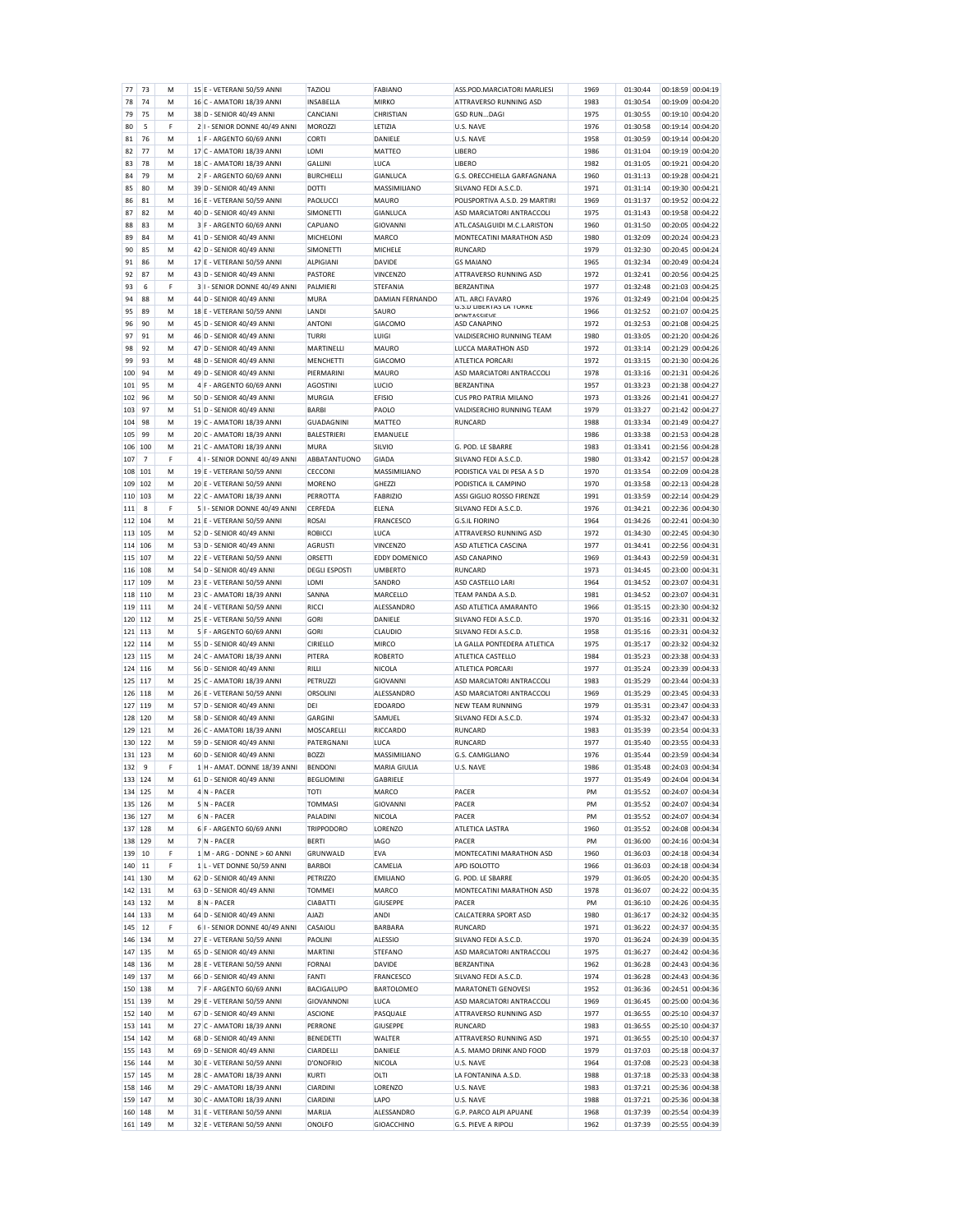|            | 150       | М      | 70 D - SENIOR 40/49 ANNI                                  | LUCATELLI                   | NICOLA                  | RUNCARD                                            | 1979         | 01:37:41             | 00:25:56          | 00:04:39          |
|------------|-----------|--------|-----------------------------------------------------------|-----------------------------|-------------------------|----------------------------------------------------|--------------|----------------------|-------------------|-------------------|
| 163        | 151       | M      | 71 D - SENIOR 40/49 ANNI                                  | CRISMANI                    | MARCO                   | LA GALLA PONTEDERA ATLETICA                        | 1978         | 01:37:46             | 00:26:01 00:04:39 |                   |
| 164        | 152       | М      | 8 F - ARGENTO 60/69 ANNI                                  | DEGL'INNOCENTI              | <b>MARCO</b>            | U.S. NAVE                                          | 1959         | 01:37:47             | 00:26:02 00:04:39 |                   |
| 165 153    |           | м      | 1 G - ORO > 70 ANNI                                       | COCO                        | <b>DOMENICO</b>         | SILVANO FEDI A.S.C.D.                              | 1950         | 01:37:54             | 00:26:09 00:04:40 |                   |
|            |           |        |                                                           |                             |                         |                                                    |              |                      |                   |                   |
| 166        | 154       | M      | 33 E - VETERANI 50/59 ANNI                                | VERGANO                     | FRANCO                  | <b>GSD RUNDAGI</b>                                 | 1970         | 01:37:59             | 00:26:14 00:04:40 |                   |
| 167        | 155       | м      | 31 C - AMATORI 18/39 ANNI                                 | CAPUANO                     | MICHELE                 | <b>RUNCARD</b>                                     | 1981         | 01:38:07             | 00:26:22 00:04:40 |                   |
| 168        | 156       | м      | 34 E - VETERANI 50/59 ANNI                                | <b>CECCHERIN</b>            | LORENZO                 | ATI. CALENZANO                                     | 1969         | 01:38:08             | 00:26:23 00:04:40 |                   |
| 169        | 157       | M      | 72 D - SENIOR 40/49 ANNI                                  | <b>GIOLLI</b>               | <b>FABRIZIO</b>         | ATL. CALENZANO                                     | 1972         | 01:38:08             | 00:26:23 00:04:40 |                   |
| 170        | 158       | M      | 9 F - ARGENTO 60/69 ANNI                                  | BACCA                       | DONATO                  | <b>SARACENATI ETICA</b>                            | 1951         | 01:38:08             | 00:26:23 00:04:40 |                   |
|            |           |        |                                                           |                             |                         |                                                    |              |                      |                   |                   |
| 171        | 159       | M      | 35 E - VETERANI 50/59 ANNI                                | <b>MORGANTI</b>             | DANIELE                 | <b>GSD RUNDAGI</b>                                 | 1966         | 01:38:10             | 00:26:25 00:04:40 |                   |
| 172        | 160       | м      | 32 C - AMATORI 18/39 ANNI                                 | <b>BARNI</b>                | GABRIELE                | AURORA MONTALE A.S.D.                              | 1989         | 01:38:17             | 00:26:32 00:04:41 |                   |
| 173        | 161       | м      | 33 C - AMATORI 18/39 ANNI                                 | PIEROZZI                    | MARCO                   | ASD PRATO PROMOZIONE                               | 1986         | 01:38:20             | 00:26:35 00:04:41 |                   |
| 174        | 162       | M      | 73 D - SENIOR 40/49 ANNI                                  | ERMANNI                     | JOSÉ DAVID              | ATL.CASALGUIDI M.C.L.ARISTON                       | 1974         | 01:38:21             | 00:26:36 00:04:41 |                   |
| 175        | 163       | м      | 34 C - AMATORI 18/39 ANNI                                 | <b>TOFANI</b>               | LORENZO                 | <b>LIBERO</b>                                      | 1983         | 01:38:22             | 00:26:37 00:04:41 |                   |
|            |           |        |                                                           |                             |                         |                                                    |              |                      |                   |                   |
| 176        | 164       | м      | 36 E - VETERANI 50/59 ANNI                                | GOSETTO                     | RICCARDO                | PODISTICA CHIESANUOVA                              | 1966         | 01:38:23             | 00:26:39 00:04:41 |                   |
| 177        | 165       | M      | 10 F - ARGENTO 60/69 ANNI                                 | CAPPELLI                    | SANDRO                  | SILVANO FEDI A.S.C.D.                              | 1960         | 01:38:30             | 00:26:45 00:04:41 |                   |
| 178        | 166       | м      | 74 D - SENIOR 40/49 ANNI                                  | SBARRA                      | <b>AGOSTINO</b>         | U.S. NAVE                                          | 1973         | 01:38:37             | 00:26:52 00:04:42 |                   |
| 179        | 167       | м      | 35 C - AMATORI 18/39 ANNI                                 | <b>MELANI</b>               | <b>STEFANO</b>          | PODISTICA AVIS COPIT PISTOIA                       | 1988         | 01:38:41             | 00:26:56 00:04:42 |                   |
| 180        | 168       | M      | 75 D - SENIOR 40/49 ANNI                                  | MAGNANI                     | FRANCESCO               | <b>GSD RUNDAGI</b>                                 | 1972         | 01:38:45             | 00:27:00 00:04:42 |                   |
|            |           |        |                                                           |                             |                         |                                                    |              |                      |                   |                   |
| 181        | 169       | M      | 76 D - SENIOR 40/49 ANNI                                  | CIMINO                      | LORENZO                 | <b>RUNCARD</b>                                     | 1977         | 01:38:54             | 00:27:10 00:04:43 |                   |
| 182        | 170       | M      | 11 F - ARGENTO 60/69 ANNI                                 | D'ALVANO                    | MICHELE                 | ASD ATLETICA CASCINA                               | 1953         | 01:38:56             | 00:27:11 00:04:43 |                   |
| 183        | 171       | M      | 37 E - VETERANI 50/59 ANNI                                | <b>COLLETTI</b>             | CALOGERO                | <b>RUNCARD</b>                                     | 1965         | 01:39:00             | 00:27:15 00:04:43 |                   |
| 184        | 172       | M      | 36 C - AMATORI 18/39 ANNI                                 | <b>MARCHESI</b>             | <b>ROBERTO</b>          | <b>LIBERO</b>                                      | 1989         | 01:39:02             | 00:27:17 00:04:43 |                   |
| 185        | 173       | M      | 77 D - SENIOR 40/49 ANNI                                  | <b>STEFANINI</b>            | <b>RICCARDO</b>         | ASD MARCIATORI ANTRACCOLI                          | 1975         | 01:39:02             | 00:27:17 00:04:43 |                   |
|            |           |        |                                                           |                             |                         |                                                    |              |                      |                   |                   |
| 186        | 13        | F      | 7 I - SENIOR DONNE 40/49 ANNI                             | <b>VIGNALI</b>              | SILVIA                  | ASD ATLETICA AMARANTO                              | 1972         | 01:39:06             | 00:27:21 00:04:43 |                   |
| 187        | 174       | м      | 38 E - VETERANI 50/59 ANNI                                | SERRA                       | MARCO                   | <b>LIBERO</b>                                      | 1967         | 01:39:13             | 00:27:28 00:04:43 |                   |
| 188        | 175       | M      | 39 E - VETERANI 50/59 ANNI                                | CACCIATORE                  | <b>ALFONSO</b>          |                                                    | 1962         | 01:39:13             | 00:27:29 00:04:43 |                   |
| 189        | 176       | м      | 78 D - SENIOR 40/49 ANNI                                  | PAGLIAI                     | RICCARDO                | SILVANO FEDI A.S.C.D.                              | 1980         | 01:39:19             | 00:27:34 00:04:44 |                   |
|            |           |        |                                                           |                             |                         |                                                    |              |                      |                   |                   |
| 190 177    |           | M      | 40 E - VETERANI 50/59 ANNI                                | CHELINI                     | <b>TOMMASO</b>          | ATLETICA CALENZANO                                 | 1967         | 01:39:23             | 00:27:38 00:04:44 |                   |
| 191        | 178       | M      | 79 D - SENIOR 40/49 ANNI                                  | LENZI                       | FRANCESCO               | <b>RUNCARD</b>                                     | 1973         | 01:39:24             | 00:27:39 00:04:44 |                   |
| 192        | 179       | м      | 37 C - AMATORI 18/39 ANNI                                 | <b>DEBOLINI</b>             | LORENZO                 | <b>LIBERO</b>                                      | 1991         | 01:39:32             | 00:27:47 00:04:44 |                   |
| 193        | 180       | M      | 41 E - VETERANI 50/59 ANNI                                | <b>MANETT</b>               | MASSIMO                 | <b>GP PORCIANO ASD</b>                             | 1967         | 01:39:33             | 00:27:48 00:04:44 |                   |
|            |           |        |                                                           |                             |                         |                                                    |              |                      | 00:27:49 00:04:44 |                   |
| 194        | 181       | м      | 80 D - SENIOR 40/49 ANNI                                  | VACCAI                      | FRANCESCO               | POD. MISERICORDIA AGLIANESE 19                     | 1979         | 01:39:34             |                   |                   |
| 195        | 14        | F      | 8 I - SENIOR DONNE 40/49 ANNI                             | SECCI                       | ANNAMARIA               | MONTECATINI MARATHON ASD                           | 1975         | 01:39:34             | 00:27:49          | 00:04:44          |
| 196        | 182       | M      | 9 N - PACER                                               | CAPPELLO                    | <b>ALBERTO</b>          | PACER                                              | PM           | 01:39:40             | 00:27:55 00:04:45 |                   |
| 197        | 183       | м      | 10 N - PACER                                              | MATTEUCCI                   | <b>SERGIO</b>           | PACER                                              | <b>PM</b>    | 01:39:40             | 00:27:55 00:04:45 |                   |
|            |           |        |                                                           |                             |                         |                                                    |              |                      |                   |                   |
| 198        | 184       | M      | 11 N - PACER                                              | <b>DE CHIGI</b>             | LUCIO                   | PACER                                              | PM           | 01:39:40             | 00:27:55 00:04:45 |                   |
| 199        | 185       | M      | 12 N - PACER                                              | CAPONI                      | QUINTILIO               | PACER                                              | PM           | 01:39:40             | 00:27:56 00:04:45 |                   |
| 200        | 186       | м      | 38 C - AMATORI 18/39 ANNI                                 | <b>FINOCCHI</b>             | DANIELE                 | <b>GRUPPO SPORTIVO LILLY ITALIA</b>                | 1985         | 01:39:41             | 00:27:57 00:04:45 |                   |
| 201        | 187       | M      | 42 E - VETERANI 50/59 ANNI                                | PEZZUCCHI                   | GIOVANNI                | CLUB SPORTIVO FIRENZE 1870 P.D                     | 1965         | 01:39:43             | 00:27:58 00:04:45 |                   |
| 202        | 188       | M      | 43 E - VETERANI 50/59 ANNI                                | SOSSIO                      | CRISTIANO               | ASD PODISTICA OSPEDALIERI PISA                     | 1970         | 01:39:44             | 00:27:59 00:04:45 |                   |
|            |           |        |                                                           |                             |                         |                                                    |              |                      |                   |                   |
| 203        | 189       | M      | 44 E - VETERANI 50/59 ANNI                                | CIANI                       | NICOLA                  | WORLD RUNNING ACADEMY                              | 1970         | 01:39:45             | 00:28:00 00:04:45 |                   |
| 204        | 15        | F      | 2 L - VET DONNE 50/59 ANNI                                | LAPI                        | LAURA                   | COMITATO TERRITORIALE MASSA                        | 1970         | 01:39:45             | 00:28:00 00:04:45 |                   |
| 205        | 190       | M      | 12 F - ARGENTO 60/69 ANNI                                 | <b>TROILO</b>               | <b>UMBERTO</b>          | ATLETICA PORCARI                                   | 1960         | 01:39:47             | 00:28:02 00:04:45 |                   |
| 206        | 16        | F      | 9 I - SENIOR DONNE 40/49 ANNI                             | <b>RIGONI</b>               | SILVIA                  | G. S. PAVIONE ASD                                  | 1971         | 01:39:48             | 00:28:03 00:04:45 |                   |
|            |           |        |                                                           |                             |                         | G. S. PAVIONE ASD                                  | 1961         |                      |                   |                   |
|            |           |        | 45 E - VETERANI 50/59 ANNI                                | <b>BETTEGA</b>              | <b>STEFANO</b>          |                                                    |              | 01:39:49             | 00:28:04 00:04:45 |                   |
| 207        | 191       | M      |                                                           |                             |                         |                                                    |              |                      |                   |                   |
| 208        | 192       | м      | 81 D - SENIOR 40/49 ANNI                                  | <b>MENCHISE</b>             | DAMIANO                 | <b>LIBERO</b>                                      | 1973         | 01:39:51             | 00:28:06 00:04:45 |                   |
| 209        | 17        | F      | 10 I - SENIOR DONNE 40/49 ANNI                            | <b>BINI</b>                 | ARIANNA                 | LA FONTANINA A.S.D.                                | 1973         | 01:40:16             | 00:28:31 00:04:46 |                   |
|            |           |        |                                                           |                             |                         |                                                    |              |                      |                   |                   |
| 210        | 193       | M      | 82 D - SENIOR 40/49 ANNI                                  | <b>ERMINI</b>               | <b>MARCO</b>            | <b>RUNCARD</b>                                     | 1972         | 01:40:16             | 00:28:31 00:04:46 |                   |
| 211        | 194       | м      | 39 C - AMATORI 18/39 ANNI                                 | PARRINI                     | COSIMO                  | U.S. NAVE                                          | 1999         | 01:40:32             | 00:28:47 00:04:47 |                   |
| 212        | 195       | М      | 46 E - VETERANI 50/59 ANNI                                | CONTINI                     | <b>MAURIZIO</b>         | LA FONTANINA A.S.D.                                | 1965         | 01:40:45             | 00:29:00 00:04:48 |                   |
| 213        | 196       | M      | 47 E - VETERANI 50/59 ANNI                                | <b>MARINARI</b>             | <b>RICCARDO</b>         | ATLETICA ISOLA D'ELBA                              | 1967         | 01:40:52             | 00:29:07 00:04:48 |                   |
| 214        | 197       | м      | 83 D - SENIOR 40/49 ANNI                                  | <b>BIAGETTI</b>             | VALERIO                 | 9.92 RUNNING ASD                                   | 1972         | 01:40:56             | 00:29:12 00:04:48 |                   |
|            |           | М      |                                                           | <b>BIAGION</b>              |                         |                                                    | 1976         |                      | 00:29:12 00:04:48 |                   |
| 215 198    |           |        | 84 D - SENIOR 40/49 ANNI                                  |                             | DAVIDE                  | STRACARRARA                                        |              | 01:40:57             |                   |                   |
| 216        | 199       | M      | 48 E - VETERANI 50/59 ANNI                                | <b>ALLORI</b>               | <b>FRANCO</b>           | <b>RUNCARD</b>                                     | 1968         | 01:41:00             | 00:29:15 00:04:49 |                   |
| 217        | 200       | М      | 85 D - SENIOR 40/49 ANNI                                  | DALL'AGLIO                  | LUCA                    | LA FONTANINA A.S.D.                                | 1980         | 01:41:11             | 00:29:26 00:04:49 |                   |
| 218        | 201       | M      | 86 D - SENIOR 40/49 ANNI                                  | SASSETTI                    | <b>ROBERTO</b>          | POLISPORTIVA ELLERA                                | 1972         | 01.41.16             | 00:29:31 00:04:49 |                   |
| 219        | 202       | М      | 40 C - AMATORI 18/39 ANNI                                 | MELIS                       | <b>GIUSEPPE</b>         | POLISPORTIVA ELLERA                                | 1983         | 01:41:16             | 00:29:31 00:04:49 |                   |
|            |           | M      |                                                           | GORI                        |                         |                                                    |              |                      |                   |                   |
| 220        | 203       |        | 87 D - SENIOR 40/49 ANNI                                  |                             | LEONARDO                | CAI PISTOIA                                        | 1971         | 01:41:22             | 00:29:37 00:04:50 |                   |
| 221        | 204       | M      | 49 E - VETERANI 50/59 ANNI                                | <b>MORANDI</b>              | <b>VIERI</b>            | ATTRAVERSO RUNNING ASD                             | 1966         | 01:41:24             | 00:29:39 00:04:50 |                   |
| 222        | 205       | м      | 50 E - VETERANI 50/59 ANNI                                | <b>ORSOLINI</b>             | ANDREA                  | ASD MARCIATORI ANTRACCOLI                          | 1962         | 01:41:29             | 00:29:44 00:04:50 |                   |
| 223        | 206       | М      | 88 D - SENIOR 40/49 ANNI                                  | FIBBI                       | ALESSANDRO              | U.S. NAVE                                          | 1972         | 01:41:32             | 00:29:47 00:04:50 |                   |
| 224        | 207       | м      | 41 C - AMATORI 18/39 ANNI                                 | MIGLIORINI                  | FRANCESCO               | A.S.D. POLISPORTIVA I' GIGLIO                      | 1989         | 01:41:41             | 00:29:56 00:04:51 |                   |
|            | 208       | м      |                                                           | PERETTI                     |                         | LA FONTANINA A.S.D.                                | 1971         |                      | 00:30:00 00:04:51 |                   |
| 225        |           |        | 89 D - SENIOR 40/49 ANNI                                  |                             | ANDREA                  |                                                    |              | 01:41:45             |                   |                   |
| 226        | 209       | М      | 90 D - SENIOR 40/49 ANNI                                  | VALENTE                     | <b>JEAN MANUEL</b>      | <b>EDERA TRIATHLON</b>                             | 1974         | 01:41:51             | 00:30:06 00:04:51 |                   |
| 227        | 18        | F      | 3 L - VET DONNE 50/59 ANNI                                | SCATIZZI                    | CRISTINA                | U.S. NAVE                                          | 1965         | 01:41:53             | 00:30:08 00:04:51 |                   |
| 228        | 19        | F      | 11 I - SENIOR DONNE 40/49 ANNI                            | <b>BEONI</b>                | LETIZIA                 | MISERICORDIA AGLIANESE                             | 1978         | 01:41:53             | 00:30:08 00:04:51 |                   |
| 229        | 210       | м      | 91 D - SENIOR 40/49 ANNI                                  | <b>BERNOCCHI</b>            | ALESSANDRO              | ASD ATLETICA PRATO                                 | 1973         | 01:41:56             | 00:30:11 00:04:51 |                   |
|            | 20        |        |                                                           |                             |                         |                                                    |              |                      |                   |                   |
| 230        |           | F      | 4 L - VET DONNE 50/59 ANNI                                | ARCERI                      | DANIELA                 | G.P. ROSSINI                                       | 1967         | 01:42:01             | 00:30:16 00:04:51 |                   |
| 231        | 211       | м      | 42 C - AMATORI 18/39 ANNI                                 | DI BATTISTA                 | ALESSANDRO              | G.P. ROSSINI                                       | 1982         | 01:42:06             | 00:30:21 00:04:52 |                   |
| 232        | 212       | M      | 92 D - SENIOR 40/49 ANNI                                  | <b>RICCIONI</b>             | <b>FRANCESCO</b>        | <b>FREESTYLE TRIATHLON</b>                         | 1974         | 01:42:17             | 00:30:32 00:04:52 |                   |
| 233        | 213       | М      | 93 D - SENIOR 40/49 ANNI                                  | NESPECA                     | DANIELE                 | <b>CAI PISTOIA</b>                                 | 1975         | 01:42:18             | 00:30:33 00:04:52 |                   |
| 234        | 214       | M      | 94 D - SENIOR 40/49 ANNI                                  | MAZZONCINI                  | FRANCESCO               | <b>LIBERO</b>                                      | 1976         | 01:42:22             |                   | 00:30:37 00:04:52 |
|            | 215       | M      |                                                           | <b>FORTE</b>                |                         |                                                    | 1972         |                      |                   |                   |
| 235        |           |        | 95 D - SENIOR 40/49 ANNI                                  |                             | MARCO                   | S.S.D.S. MENS SANA                                 |              | 01:42:32             | 00:30:47 00:04:53 |                   |
| 236 216    |           | м      | 43 C - AMATORI 18/39 ANNI                                 | <b>AMANTINI</b>             | MANUEL                  | PIETRALUNGA RUNNERS A.S.D.                         | 1985         | 01:42:34             | 00:30:49 00:04:53 |                   |
| 237        | 217       | М      | 96 D - SENIOR 40/49 ANNI                                  | <b>BENIGNI</b>              | DAVIDE                  | <b>GSD RUNDAGI</b>                                 | 1972         | 01:42:38             | 00:30:53 00:04:53 |                   |
| 238        | 218       | M      | 51 E - VETERANI 50/59 ANNI                                | <b>IULA</b>                 | <b>ROBERTO</b>          | G.P. ROSSINI                                       | 1969         | 01:42:45             | 00:31:00 00:04:54 |                   |
| 239        | 219       | м      | 44 C - AMATORI 18/39 ANNI                                 | LENTINI                     | <b>GIUSEPPE</b>         | G.P. ROSSINII                                      | 1981         | 01:42:45             | 00:31:00 00:04:54 |                   |
|            |           |        |                                                           |                             |                         |                                                    |              |                      |                   |                   |
| 240        | 220       | м      | 52 E - VETERANI 50/59 ANNI                                | LIVONI                      | <b>MAURIZIO</b>         | G.P. ROSSINI                                       | 1963         | 01:42:45             | 00:31:00 00:04:54 |                   |
| 241        | 221       | M      | 53 E - VETERANI 50/59 ANNI                                | DE FELICE                   | <b>EMILIO</b>           | G.P. ROSSINI                                       | 1970         | 01:42:45             | 00:31:00 00:04:54 |                   |
| 242        | 21        | F      | 12 I - SENIOR DONNE 40/49 ANNI                            | <b>DURVAL</b>               | ANNAMARIA               | ATTRAVERSO RUNNING ASD                             | 1973         | 01:42:47             | 00:31:03 00:04:54 |                   |
| 243        | 222       | м      | 97 D - SENIOR 40/49 ANNI                                  | <b>ONOFRI</b>               | <b>NICOLA</b>           | LUCCA MARATHON ASD                                 | 1975         | 01:42:48             | 00:31:03 00:04:54 |                   |
| 244        | 223       |        |                                                           |                             |                         |                                                    |              |                      |                   |                   |
|            |           | м      | 98 D - SENIOR 40/49 ANNI                                  | <b>TRINCI</b>               | LUCA                    | G.P. LA STANCA                                     | 1978         | 01:42:48             | 00:31:04 00:04:54 |                   |
| 245<br>246 | 224<br>22 | M<br>F | 45 C - AMATORI 18/39 ANNI<br>2 H - AMAT. DONNE 18/39 ANNI | PARENTINI<br><b>RICCOMI</b> | DANIELE<br><b>ELENA</b> | SILVANO FEDI A.S.C.D.<br>ASD MARCIATORI ANTRACCOLI | 1985<br>1982 | 01:42:49<br>01:42:55 | 00:31:10 00:04:54 | 00:31:04 00:04:54 |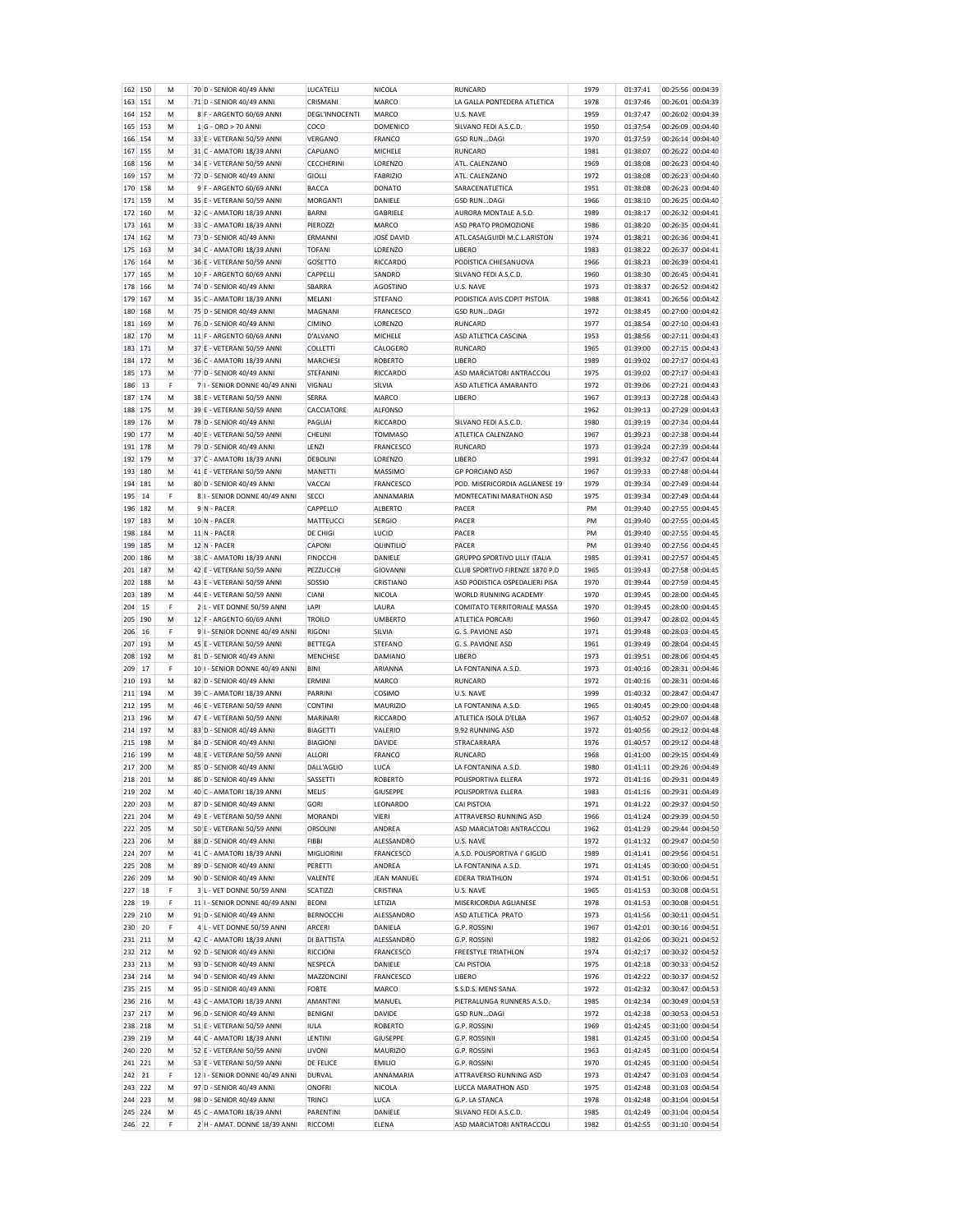| 247            | 225 | M      | 13 F - ARGENTO 60/69 ANNI                               | VIOLA                            | <b>MARIO</b>     | ATLETICA BORGO A BUGGIANO                                 | 1957         | 01:43:00             | 00:31:15<br>00:04:54                   |  |
|----------------|-----|--------|---------------------------------------------------------|----------------------------------|------------------|-----------------------------------------------------------|--------------|----------------------|----------------------------------------|--|
| 248            | 226 | М      | 14 F - ARGENTO 60/69 ANNI                               | OLMI                             | LUCA             | SILVANO FEDI A.S.C.D.                                     | 1958         | 01:43:00             | 00:31:15 00:04:54                      |  |
| 249            | 227 | M      | 54 E - VETERANI 50/59 ANNI                              | <b>BRUNI</b>                     | MARCELLO         | ATLETICA MONTECATINI                                      | 1964         | 01:43:00             | 00:31:15 00:04:54                      |  |
| 250            | 228 | M      | 55 E - VETERANI 50/59 ANNI                              | ROMANI                           | GABRIELE         | U.S. NAVE                                                 | 1968         | 01:43:04             | 00:31:19 00:04:54                      |  |
| 251            | 229 | М      | 56 E - VETERANI 50/59 ANNI                              | <b>VIGLIOTTA</b>                 | CRISTIANO        | ATLETICA LEVANTE                                          | 1969         | 01:43:07             | 00:31:23 00:04:55                      |  |
| 252            | 230 | M      | 99 D - SENIOR 40/49 ANNI                                | PRETTI                           | SIMONE           | G.P. AVIS PAVIA                                           | 1972         | 01:43:12             | 00:31:27 00:04:55                      |  |
| 253            | 231 | M      | 100 D - SENIOR 40/49 ANNI                               | <b>BAZZICHI</b>                  | <b>ALDO</b>      | ASD SEVENTIES RUNNING TEAM                                | 1972         | 01:43:14             | 00:31:29 00:04:55                      |  |
| 254            | 232 | M      | 57 E - VETERANI 50/59 ANNI                              | LEONCINI                         | <b>YURI</b>      | <b>G.P.PIOMBINO AVIS</b>                                  | 1969         | 01:43:32             | 00:31:47 00:04:56                      |  |
| 255            | 23  | F      | 5 L - VET DONNE 50/59 ANNI                              | ANDORLINI                        | CRISTINA         | ATTRAVERSO RUNNING ASD                                    | 1965         | 01:43:39             | 00:31:54 00:04:56                      |  |
|                |     |        |                                                         |                                  |                  |                                                           |              |                      | 00:31:54 00:04:56                      |  |
| 256            | 233 | M      | 101 D - SENIOR 40/49 ANNI                               | <b>TOSTI</b>                     | <b>ALESSIO</b>   | ASD GP CROCE D'ORO PRATO                                  | 1976         | 01:43:39             |                                        |  |
| 257            | 234 | M      | 58 E - VETERANI 50/59 ANNI                              | MELCHIORRE                       | MICHELE          | PODISTICA CHIESANUOVA                                     | 1967         | 01:43:46             | 00:32:01 00:04:56                      |  |
| 258            | 235 | M      | 102 D - SENIOR 40/49 ANNI                               | <b>DEL MINISTRO</b>              | SAMUELE          | <b>GSD RUNDAGI</b>                                        | 1974         | 01:43:47             | 00:32:03 00:04:57                      |  |
| 259            | 236 | M      | 59 E - VETERANI 50/59 ANNI                              | <b>RUSSO</b>                     | ANDREA           | MARATONETI GENOVESI                                       | 1969         | 01:44:04             | 00:32:20 00:04:57                      |  |
| 260            | 237 | M      | 103 D - SENIOR 40/49 ANNI                               | <b>BARTOLI</b>                   | <b>ROBERTO</b>   | <b>G.P.PIOMBINO AVIS</b>                                  | 1973         | 01:44:12             | 00:32:27 00:04:58                      |  |
| 261            | 238 | M      | 104 D - SENIOR 40/49 ANNI                               | <b>FEDI</b>                      | CLAUDIO          | PCA HITACHI PISTOIA                                       | 1976         | 01:44:14             | 00:32:29 00:04:58                      |  |
| 262            | 239 | М      | 15 F - ARGENTO 60/69 ANNI                               | <b>DEL GIUDICE</b>               | DANILO           | ATL PIETRASANTA VERSILIA                                  | 1959         | 01:44:16             | 00:32:31 00:04:58                      |  |
| 263            | 240 | M      | 60 E - VETERANI 50/59 ANNI                              | <b>CONTI</b>                     | LUCA             | PODISTICA PRATESE                                         | 1966         | 01:44:21             | 00:32:36 00:04:58                      |  |
| 264            | 241 | M      | 46 C - AMATORI 18/39 ANNI                               | <b>BONECHI</b>                   | MARCO            | <b>RUNCARD</b>                                            | 1986         | 01:44:22             | 00:32:37 00:04:58                      |  |
| 265            | 242 | M      | 16 F - ARGENTO 60/69 ANNI                               | SABETTA                          | AMERIGO          | G.P. TERZA REGIONE AEREA BARI                             | 1960         | 01:44:23             | 00:32:38 00:04:58                      |  |
|                |     |        |                                                         |                                  |                  |                                                           |              |                      |                                        |  |
| 266            | 243 | М      | 105 D - SENIOR 40/49 ANNI                               | <b>VENTURI</b>                   | <b>FABIO</b>     | MONTECATINI MARATHON ASD                                  | 1971         | 01:44:24             | 00:32:39 00:04:58                      |  |
| 267            | 244 | M      | 106 D - SENIOR 40/49 ANNI                               | PETRACCHI                        | <b>SIMONE</b>    | <b>GSD RUNDAGI</b>                                        | 1978         | 01:44:26             | 00:32:41 00:04:58                      |  |
| 268            | 245 | M      | 47 C - AMATORI 18/39 ANNI                               | <b>MASINI</b>                    | <b>MATTEO</b>    | <b>LIBERO</b>                                             | 1988         | 01:44:26             | 00:32:41 00:04:58                      |  |
| 269            | 246 | М      | 48 C - AMATORI 18/39 ANNI                               | GIACOMELLI                       | LORENZO          | <b>GSD RUNDAGI</b>                                        | 1989         | 01:44:26             | 00:32:41 00:04:58                      |  |
| 270            | 247 | M      | 61 E - VETERANI 50/59 ANNI                              | CAFISS                           | NICOLA           | <b>GSD RUNDAGI</b>                                        | 1965         | 01:44:29             | 00:32:44 00:04:59                      |  |
| 271            | 248 | M      | 62 E - VETERANI 50/59 ANNI                              | <b>MARTINIS</b>                  | <b>FABRIZIO</b>  | <b>ASD CANAPINO</b>                                       | 1961         | 01:44:30             | 00:32:45 00:04:59                      |  |
| 272            | 249 | M      | 63 E - VETERANI 50/59 ANNI                              | <b>NIERI</b>                     | PAOLO            | ASD MARCIATORI ANTRACCOLI                                 | 1962         | 01:44:31             | 00:32:46 00:04:59                      |  |
| 273            | 250 | М      | 64 E - VETERANI 50/59 ANNI                              | LEPORE                           | <b>EMILIO</b>    | PODISTICA PRATESE                                         | 1961         | 01:44:34             | 00:32:49 00:04:59                      |  |
| 274            | 251 | M      | 65 E - VETERANI 50/59 ANNI                              | DE CARIA                         | FRANCO           | SILVANO FEDI A.S.C.D.                                     | 1969         | 01:44:38             | 00:32:53 00:04:59                      |  |
|                |     |        |                                                         |                                  |                  |                                                           |              |                      |                                        |  |
| 275            | 252 | M      | 66 E - VETERANI 50/59 ANNI                              | <b>MATI</b>                      | <b>MAURIZIO</b>  | MISERICORDIA GRIGNANO                                     | 1969         | 01:44:40             | 00:32:55 00:04:59                      |  |
| 276            | 253 | М      | 67 E - VETERANI 50/59 ANNI                              | SBANDITI                         | ANDREA           | A.S.D. MARCIATORI MARLIESI LU391                          | 1969         | 01:44:40             | 00:32:56 00:04:59                      |  |
| 277            | 254 | M      | 17 F - ARGENTO 60/69 ANNI                               | <b>BARTOLI</b>                   | TIZIANO          | ATLETICA PORCARI                                          | 1960         | 01:44:42             | 00:32:57 00:04:59                      |  |
| 278            | 255 | M      | 49 C - AMATORI 18/39 ANNI                               | <b>TURCHI</b>                    | <b>FEDERICO</b>  | CORRI FORREST ASSOCIAZIONE SPO                            | 1986         | 01:44:43             | 00:32:58 00:04:59                      |  |
| 279            | 256 | M      | 107 D - SENIOR 40/49 ANNI                               | <b>MEROLA</b>                    | <b>MARCO</b>     | ASD MARCIATORI ANTRACCOLI                                 | 1977         | 01:44:44             | 00:32:59 00:04:59                      |  |
| 280            | 257 | М      | 108 D - SENIOR 40/49 ANNI                               | <b>TUCCI</b>                     | LEONARDO         | <b>G.S.IL FIORINO</b>                                     | 1979         | 01:44:48             | 00:33:03 00:04:59                      |  |
| 281            | 258 | M      | 109 D - SENIOR 40/49 ANNI                               | <b>BARNI</b>                     | <b>TOMMASO</b>   | ASD ATLETICA PRATO                                        | 1979         | 01:44:59             | 00:33:14 00:05:00                      |  |
| 282            | 259 | M      | 110 D - SENIOR 40/49 ANNI                               | <b>AMORFINI</b>                  | CORRADO          | <b>RUNCARD</b>                                            | 1974         | 01:45:02             | 00:33:17 00:05:00                      |  |
|                |     |        |                                                         |                                  |                  |                                                           |              |                      |                                        |  |
| 283            | 260 | M      | 68 E - VETERANI 50/59 ANNI                              | VAIANI                           | <b>FAUSTO</b>    | ASD ATLETICA CASCINA                                      | 1970         | 01:45:05             | 00:33:21 00:05:00                      |  |
| 284            | 261 | M      | 69 E - VETERANI 50/59 ANNI                              | <b>BALDI</b>                     | FRANCO           | ATL. MASSAROSA AMICI D.MARCIA                             | 1966         | 01:45:09             | 00:33:24 00:05:00                      |  |
| 285            | 262 | M      | 70 E - VETERANI 50/59 ANNI                              | SCALISE                          | SALVATORE        | SILVANO FEDI A.S.C.D.                                     | 1963         | 01:45:09             | 00:33:25 00:05:00                      |  |
| 286            | 263 | M      | 111 D - SENIOR 40/49 ANNI                               | <b>NESPECA</b>                   | LUCA             | <b>RUNCARD</b>                                            | 1979         | 01:45:10             | 00:33:25 00:05:00                      |  |
| 287            | 264 | М      | 71 E - VETERANI 50/59 ANNI                              | <b>BRACCINI</b>                  | SAURO            | <b>GSD LIBERTAS LA TORRE</b>                              | 1967         | 01:45:12             | 00:33:27 00:05:01                      |  |
| 288            | 24  | F      | 13 I - SENIOR DONNE 40/49 ANNI                          | PARENTI                          | SILVIA           | POD. MISERICORDIA AGLIANESE 19                            | 1980         | 01:45:12             | 00:33:27 00:05:01                      |  |
|                |     |        |                                                         |                                  |                  |                                                           |              |                      |                                        |  |
| 289            |     |        |                                                         |                                  |                  |                                                           |              |                      |                                        |  |
|                | 265 | M      | 18 F - ARGENTO 60/69 ANNI                               | MINIATI                          | <b>ROBERTO</b>   |                                                           | 1957         | 01:45:13             | 00:33:29 00:05:01                      |  |
| 290            | 266 | M      | 72 E - VETERANI 50/59 ANNI                              | <b>MARLIA</b>                    | <b>FABRIZIO</b>  | ASD LUCCA MARATHON                                        | 1965         | 01:45:15             | 00:33:30 00:05:01                      |  |
| 291            | 267 | М      | 73 E - VETERANI 50/59 ANNI                              | <b>BIAGINI</b>                   | <b>BRUNO</b>     | SILVANO FEDI A.S.C.D.                                     | 1965         | 01:45:17             | 00:33:32 00:05:01                      |  |
| 292            | 268 | M      | 74 E - VETERANI 50/59 ANNI                              | PAIAR                            | <b>FILIPPO</b>   | POLISPORTIVA A.S.D. 29 MARTIRI                            | 1970         | 01:45:19             | 00:33:34 00:05:01                      |  |
| 293            | 269 | M      | 112 D - SENIOR 40/49 ANNI                               | PELLEGRINI                       | LEONARDO         | ATLETICA BORGO A BUGGIANO                                 | 1974         | 01:45:19             | 00:33:34 00:05:01                      |  |
| 294            | 270 | М      | 19 F - ARGENTO 60/69 ANNI                               | <b>SCARPA</b>                    | FRANCO           | LA FONTANINA A.S.D.                                       | 1954         | 01:45:20             | 00:33:36 00:05:01                      |  |
| 295            | 271 | M      | 50 C - AMATORI 18/39 ANNI                               | BENDINELLI                       | DAVID            | PISA ROAD RUNNERS CLUB                                    | 1984         | 01:45:22             | 00:33:37 00:05:01                      |  |
| 296            | 272 | M      | 51 C - AMATORI 18/39 ANNI                               | CENCETTI                         | <b>NICOLA</b>    | U.S. NAVE                                                 | 1983         | 01:45:22             | 00:33:37 00:05:01                      |  |
| 297            | 25  | F      | 3 H - AMAT. DONNE 18/39 ANNI                            | PALLA                            | <b>VERONICA</b>  | PISA ROAD RUNNERS CLUB                                    | 1989         | 01:45:23             | 00:33:38 00:05:01                      |  |
| 298            | 273 | М      | 52 C - AMATORI 18/39 ANNI                               | <b>RUFFINO</b>                   | GABRIELE         | ASD ATLETICA CASCINA                                      | 1986         | 01:45:24             | 00:33:39 00:05:01                      |  |
|                | 26  | F      |                                                         |                                  |                  |                                                           |              |                      | 00:33:39 00:05:01                      |  |
| 299            |     |        | 4 H - AMAT. DONNE 18/39 ANNI                            | PACCAVIA                         | MARGHERITA       | SILVANO FEDI A.S.C.D.                                     | 1986         | 01:45:24             |                                        |  |
| 300            | 274 | M      | 53 C - AMATORI 18/39 ANNI                               | <b>RUFFO</b>                     | <b>ALBERTO</b>   | <b>RUNCARD</b>                                            | 1983         | 01:45:32             | 00:33:47 00:05:02                      |  |
| 301            | 275 | М      | 54 C - AMATORI 18/39 ANNI                               | PASQUINI                         | <b>MIRKO</b>     | <b>LIBERO</b>                                             | 1982         | 01:45:34             | 00:33:49 00:05:02                      |  |
| 302            | 276 | M      | 113 D - SENIOR 40/49 ANNI                               | PICCINI                          | LUCA             | PODISTICA PRATESE                                         | 1973         | 01:45:34             | 00:33:49 00:05:02                      |  |
| 303            | 277 | M      | 75 E - VETERANI 50/59 ANNI                              | <b>GIORDANI</b>                  | PIERI            | LA FONTANINA A.S.D.                                       | 1967         | 01:45:35             | 00:33:50 00:05:02                      |  |
| 304            | 27  | F      | 5 H - AMAT. DONNE 18/39 ANNI                            | OKUNEVA                          | ALLA             | LA FONTANINA A.S.D                                        | 1987         | 01:45:35             | 00:33:50 00:05:02                      |  |
| 305            | 278 | М      | 114 D - SENIOR 40/49 ANNI                               | PILATI                           | <b>MARIO</b>     | <b>GSD RUNDAGI</b>                                        | 1972         | 01:45:35             | 00:33:50 00:05:02                      |  |
| 306            | 279 | M      | 115 D - SENIOR 40/49 ANNI                               | <b>CERRI</b>                     | <b>ALBERTO</b>   | <b>LIBERO</b>                                             | 1980         | 01:45:41             | 00:33:56 00:05:02                      |  |
| 307            | 28  | F      | 14 I - SENIOR DONNE 40/49 ANNI                          | ANTONACCI                        | <b>IDA</b>       | LUCCA MARATHON ASD                                        | 1974         | 01:45:45             | 00:34:00 00:05:02                      |  |
| 308            | 29  | F      | 6 H - AMAT. DONNE 18/39 ANNI                            | MATTIUZZI                        | CLAUDIA          | LUCCA MARATHON ASD                                        | 1983         | 01:45:45             | 00:34:00 00:05:02                      |  |
| 309            | 280 | M      | 76 E - VETERANI 50/59 ANNI                              | DI GIOVANNI                      | <b>DAMIANO</b>   | ASD MARCIATORI ANTRACCOLI                                 | 1967         | 01:45:45             | 00:34:01 00:05:02                      |  |
| 310            | 281 | M      | 116 D - SENIOR 40/49 ANNI                               | <b>MATTEINI</b>                  | <b>ROBERTO</b>   | <b>LIBERO</b>                                             | 1971         | 01:45:51             | 00:34:06 00:05:02                      |  |
|                | 282 | M      |                                                         |                                  |                  |                                                           |              |                      |                                        |  |
| 311            |     |        | 55 C - AMATORI 18/39 ANNI                               | DI PIERRO                        | RICCARDO         | ASD MONTELUPO RUNNERS                                     | 1982         | 01:45:53             | 00:34:08 00:05:03                      |  |
| 312            | 283 | М      | 77 E - VETERANI 50/59 ANNI                              | SCARTABELLI                      | SIMONE           | SILVANO FEDI A.S.C.D.                                     | 1969         | 01:45:54             | 00:34:09 00:05:03                      |  |
| 313            | 284 | M      | 117 D - SENIOR 40/49 ANNI                               | PASQUINI                         | FRANCESCO        | <b>GSD RUNDAGI</b>                                        | 1971         | 01:45:56             | 00:34:12 00:05:03                      |  |
| 314            | 285 | M      | 78 E - VETERANI 50/59 ANNI                              | MENSUALI                         | <b>MARCO</b>     | U.S. NAVE                                                 | 1964         | 01:46:02             | 00:34:18 00:05:03                      |  |
| 315            | 286 | M      | 118 D - SENIOR 40/49 ANNI                               | <b>FILIPPONE</b>                 | MASSIMO          | U.S. NAVE                                                 | 1971         | 01:46:03             | 00:34:18 00:05:03                      |  |
| 316            | 287 | М      | 119 D - SENIOR 40/49 ANNI                               | <b>MORI</b>                      | GIACOMO          | RUNCARD                                                   | 1974         | 01:46:05             | 00:34:20 00:05:03                      |  |
| 317            | 288 | M      | 13 N - PACER                                            | DE PACE                          | MICHELE          | PACER                                                     | PM           | 01:46:05             | 00:34:20 00:05:03                      |  |
| 318            | 289 | M      | 14 N - PACER                                            | CHILLERI                         | SIRIO            | PACER                                                     | PM           | 01:46:05             | 00:34:20 00:05:03                      |  |
| 319            | 30  | F      | 15 N - PACER                                            | LUCACI                           | ANDREEA          | PACER                                                     | PM           | 01:46:05             | 00:34:20 00:05:03                      |  |
|                |     |        |                                                         |                                  |                  |                                                           |              |                      |                                        |  |
| 320            | 31  | F      | 16 N - PACER                                            | LUCACI                           | <b>IOANNA</b>    | PACER                                                     | PM           | 01:46:05             | 00:34:21 00:05:03                      |  |
| 321            | 290 | M      | 17 N - PACER                                            | <b>FILIPPELLI</b>                | CLAUDIO          | PACER                                                     | PM           | 01:46:06             | 00:34:21 00:05:03                      |  |
| 322            | 291 | M      | 120 D - SENIOR 40/49 ANNI                               | MAZZINI                          | SAMUELE          |                                                           | 1977         | 01:46:06             | 00:34:21 00:05:03                      |  |
| 323            | 292 | М      | 79 E - VETERANI 50/59 ANNI                              | QUERCI                           | ALESSIO          | SILVANO FEDI A.S.C.D.                                     | 1969         | 01:46:14             | 00:34:29 00:05:04                      |  |
| 324            | 293 | M      | 121 D - SENIOR 40/49 ANNI                               | PREGNOLATO                       | ALESSANDRO       | A.S.D. MARCIATORI ANTRACCOLI                              | 1978         | 01:46:17             | 00:34:32 00:05:04                      |  |
| 325            | 294 | M      | 122 D - SENIOR 40/49 ANNI                               | CASTROGIOVANNI                   | FRANCESCO        | ATLETICA PESCIA                                           | 1974         | 01:46:24             | 00:34:39 00:05:04                      |  |
| 326            | 32  | F      | 15 I - SENIOR DONNE 40/49 ANNI                          | MAZZEI                           | <b>CECILIA</b>   | G.P. ROSSINI                                              | 1978         | 01:46:25             | 00:34:40 00:05:04                      |  |
| 327            | 33  | F      | 16 I - SENIOR DONNE 40/49 ANNI                          | PAOLETTI                         | MICHELA          | PODISTICA CHIESANUOVA                                     | 1971         | 01:46:30             | 00:34:46 00:05:04                      |  |
| 328            | 295 | M      | 123 D - SENIOR 40/49 ANNI                               | SELVAGGI                         | FABIO            | PASSO CAPPONI ASD                                         | 1977         |                      | 00:34:46 00:05:04                      |  |
|                | 34  | F      |                                                         |                                  |                  | <b>RUNCARD</b>                                            | 1974         | 01:46:31             | 00:34:49 00:05:04                      |  |
| 329            |     |        | 17 I - SENIOR DONNE 40/49 ANNI                          | FABIANI                          | LAURA            |                                                           |              | 01:46:34             |                                        |  |
| 330<br>331 297 | 296 | М<br>M | 124 D - SENIOR 40/49 ANNI<br>80 E - VETERANI 50/59 ANNI | <b>GLORIOSO</b><br><b>BRESCI</b> | GIOVANNI<br>ENZO | ATLETICA CAMPI BISENZIO<br>POLISPORTIVA A.S.D. 29 MARTIRI | 1978<br>1963 | 01:46:36<br>01:46:42 | 00:34:51 00:05:05<br>00:34:57 00:05:05 |  |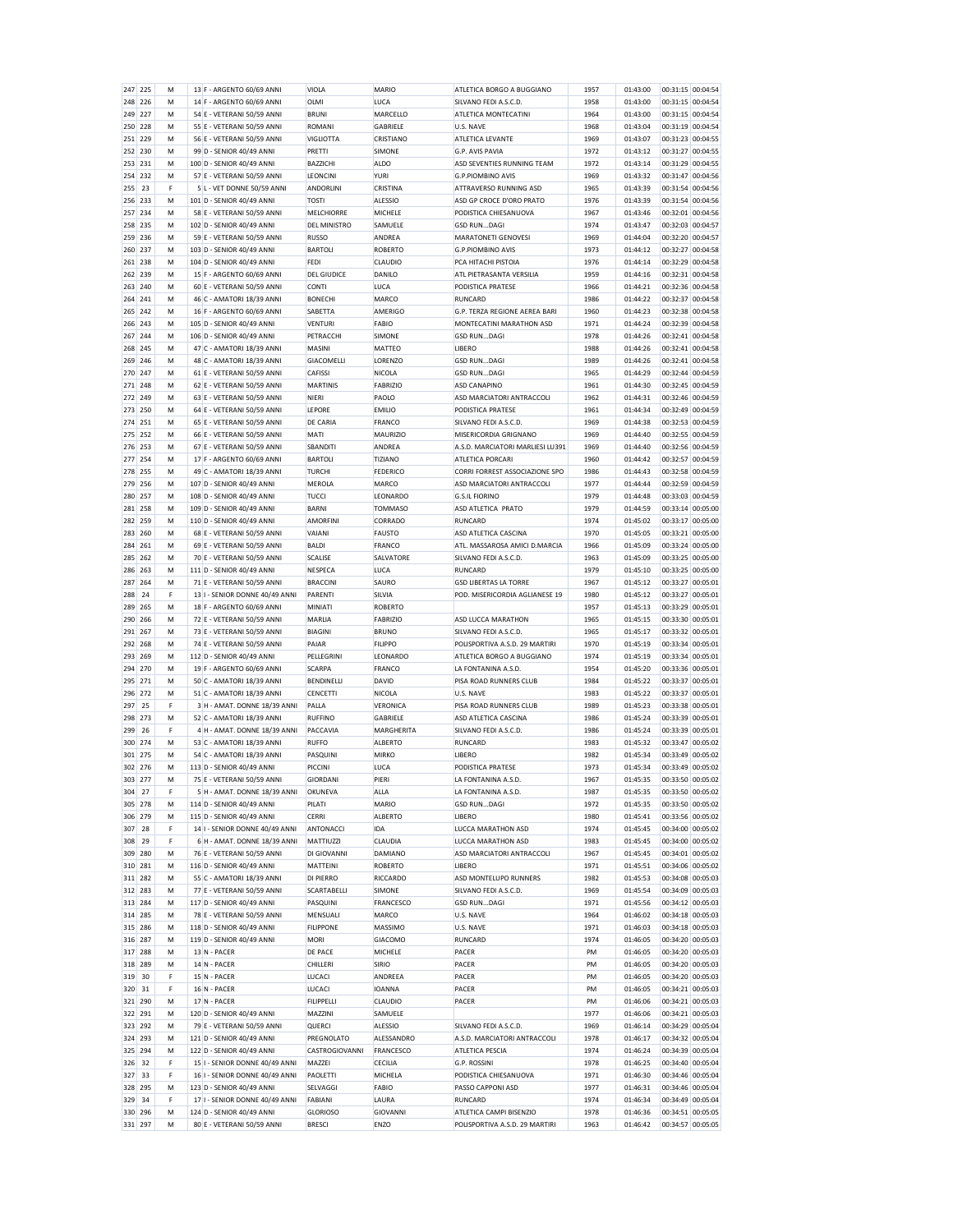|                | 35  | F | 7 H - AMAT. DONNE 18/39 ANNI                           | <b>BRESCI</b>       | <b>GIADA</b>        | POLISPORTIVA A.S.D. 29 MARTIRI                      | 1993         | 01:46:42             | 00:34:57 00:05:05                      |
|----------------|-----|---|--------------------------------------------------------|---------------------|---------------------|-----------------------------------------------------|--------------|----------------------|----------------------------------------|
| 333            | 298 | M | 125 D - SENIOR 40/49 ANNI                              | <b>BONANTINI</b>    | MASSIMILIANO        | ASD SAN VITO                                        | 1977         | 01:46:45             | 00:35:00 00:05:05                      |
| 334            | 299 | M | 126 D - SENIOR 40/49 ANNI                              | CROCIANI            | GABRIELE            | U.S. NAVE                                           | 1975         | 01:46:45             | 00:35:00 00:05:05                      |
| 335            | 36  | F | 18 I - SENIOR DONNE 40/49 ANNI                         | NENCIONI            | <b>BARBARA</b>      | ATTRAVERSO RUNNING ASD                              | 1979         | 01:46:51             | 00:35:07 00:05:05                      |
|                | 300 | M |                                                        | ROSSI               |                     | PODISTICA CAPANNESE IL GIRASOLE                     |              | 01:47:00             | 00:35:15 00:05:06                      |
| 336            |     |   | 81 E - VETERANI 50/59 ANNI                             |                     | <b>MORENO</b>       |                                                     | 1963         |                      |                                        |
| 337            | 301 | M | 127 D - SENIOR 40/49 ANNI                              | CROCI               | <b>MAURO</b>        | <b>G.S LE TORRI</b>                                 | 1978         | 01:47:05             | 00:35:20 00:05:06                      |
| 338            | 302 | M | 128 D - SENIOR 40/49 ANNI                              | <b>MUNARI</b>       | MARCO               | <b>RUNCARD</b>                                      | 1976         | 01:47:15             | 00:35:30 00:05:06                      |
| 339            | 303 | М | 129 D - SENIOR 40/49 ANNI                              | LORETO              | LEONARDO            | POD. MISERICORDIA AGLIANESE 19                      | 1979         | 01:47:18             | 00:35:33 00:05:07                      |
| 340            | 304 | M | 130 D - SENIOR 40/49 ANNI                              | <b>GIOVANNETTI</b>  | ALESSIO             | POD, MISERICORDIA AGLIANESE 19                      | 1972         | 01:47:18             | 00:35:33 00:05:07                      |
|                |     |   |                                                        |                     |                     |                                                     |              |                      |                                        |
| 341            | 305 | M | 56 C - AMATORI 18/39 ANNI                              | VALDISERRI          | MARCO               | RUNCARD                                             | 1986         | 01:47:19             | 00:35:35 00:05:07                      |
| 342            | 37  | F | 19 I - SENIOR DONNE 40/49 ANNI                         | <b>FORASIEPI</b>    | SILVIA              | LA FONTANINA A.S.D.                                 | 1973         | 01:47:20             | 00:35:36 00:05:07                      |
| 343            | 306 | М | 131 D - SENIOR 40/49 ANNI                              | PEDRONI             | EMANUELE            | <b>RUNCARD</b>                                      | 1979         | 01:47:22             | 00:35:37 00:05:07                      |
| 344            | 307 | M | 132 D - SENIOR 40/49 ANNI                              | CALABRIA            | FRANCESCO           | <b>GSD RUNDAGI</b>                                  | 1973         | 01:47:27             | 00:35:42 00:05:07                      |
| 345            | 308 | M | 133 D - SENIOR 40/49 ANNI                              | <b>MERITO</b>       | EMANUELE            | POLISPORTIVA OLTRARNO ASD                           | 1976         | 01:47:31             | 00:35:46 00:05:07                      |
|                |     |   |                                                        |                     |                     |                                                     |              |                      |                                        |
| 346            | 309 | M | 82 E - VETERANI 50/59 ANNI                             | <b>GIULIANINI</b>   | <b>GIULIANO</b>     | SILVANO FEDI A.S.C.D.                               | 1964         | 01:47:40             | 00:35:55 00:05:08                      |
| 347            | 38  | F | 6 L - VET DONNE 50/59 ANNI                             | HAIM JACQUELINE     | <b>MIRIAM</b>       | U.S. NAVE                                           | 1968         | 01:47:41             | 00:35:56 00:05:08                      |
| 348            | 310 | M | 134 D - SENIOR 40/49 ANNI                              | MILIANTI            | ALESSANDRO          | ASD MARCIATORI ANTRACCOLI                           | 1974         | 01:47:43             | 00:35:59 00:05:08                      |
| 349            | 311 | M | 83 E - VETERANI 50/59 ANNI                             | <b>GRANI</b>        | <b>FEDERICO</b>     | CAI PISTOIA                                         | 1966         | 01:47:50             | 00:36:05 00:05:08                      |
| 350            | 312 | М | 57 C - AMATORI 18/39 ANNI                              | <b>KROMOV</b>       | PAVEL               | <b>RUNCARD</b>                                      | 1990         | 01:47:50             | 00:36:05 00:05:08                      |
|                | 313 | M |                                                        | STEFANI             | DAVIDE              |                                                     | 1984         |                      |                                        |
| 351            |     |   | 58 C - AMATORI 18/39 ANNI                              |                     |                     | ASD MARCIATORI ANTRACCOLI                           |              | 01:47:53             | 00:36:08 00:05:08                      |
| 352            | 314 | M | 59 C - AMATORI 18/39 ANNI                              | <b>BUCHIGNANI</b>   | <b>NICOLA</b>       | ASD MARCIATORI ANTRACCOLI                           | 1981         | 01:47:53             | 00:36:08 00:05:08                      |
| 353            | 315 | М | 84 E - VETERANI 50/59 ANNI                             | <b>BITTINI</b>      | LUCA                | ATLETICA BORGO A BUGGIANO                           | 1962         | 01:48:02             | 00:36:17 00:05:09                      |
| 354            | 316 | M | 135 D - SENIOR 40/49 ANNI                              | <b>BERTELLI</b>     | SEBASTIANO          | PODISTICA RICO                                      | 1976         | 01:48:02             | 00:36:18 00:05:09                      |
| 355            | 317 | M | 85 E - VETERANI 50/59 ANNI                             | SIMONCINI           | GIANCARLO           | <b>CLUB AUSONIA ASD</b>                             | 1969         | 01:48:07             | 00:36:22 00:05:09                      |
|                |     |   |                                                        |                     |                     |                                                     |              |                      |                                        |
| 356            | 318 | м | 20 F - ARGENTO 60/69 ANNI                              | <b>SELLI</b>        | <b>SERGIO</b>       | SILVANO FEDI A.S.C.D.                               | 1953         | 01:48:17             | 00:36:32 00:05:09                      |
| 357            | 319 | M | 86 E - VETERANI 50/59 ANNI                             | <b>FROSINI</b>      | <b>RICCARDO</b>     |                                                     | 1965         | 01:48:19             | 00:36:35 00:05:09                      |
| 358            | 320 | M | 136 D - SENIOR 40/49 ANNI                              | TICA'               | <b>RICCARDO</b>     | <b>IIBFRO</b>                                       | 1973         | 01:48:22             | 00:36:37 00:05:10                      |
| 359            | 321 | M | 87 E - VETERANI 50/59 ANNI                             | <b>DEL MIRA</b>     | MARCO               | <b>CLUB AUSONIA ASD</b>                             | 1970         | 01:48:24             | 00:36:39 00:05:10                      |
|                | 322 | M | 88 E - VETERANI 50/59 ANNI                             | PARDI               | LUIGI               |                                                     |              |                      | 00:36:40 00:05:10                      |
| 360            |     |   |                                                        |                     |                     |                                                     | 1966         | 01:48:25             |                                        |
| 361            | 323 | M | 89 E - VETERANI 50/59 ANNI                             | <b>IACOVINO</b>     | MICHELE             | PODISTICA CHIESANUOVA                               | 1968         | 01:48:28             | 00:36:43 00:05:10                      |
| 362            | 324 | M | 90 E - VETERANI 50/59 ANNI                             | ROMOLI              | NICOLA              | <b>GSD RUNDAGI</b>                                  | 1966         | 01:48:30             | 00:36:45 00:05:10                      |
| 363            | 39  | F | 20 I - SENIOR DONNE 40/49 ANNI                         | CAIELLO             | <b>DEBORA</b>       | <b>LIBERO</b>                                       | 1976         | 01:48:30             | 00:36:46 00:05:10                      |
|                |     |   |                                                        |                     |                     |                                                     |              |                      |                                        |
| 364            | 325 | М | 137 D - SENIOR 40/49 ANNI                              | <b>CIULLI</b>       | EMANUELE            | <b>LIBERO</b>                                       | 1975         | 01:48:31             | 00:36:46 00:05:10                      |
| 365            | 326 | M | 138 D - SENIOR 40/49 ANNI                              | <b>BRUZZONE</b>     | PAOLO               | EMOZIONI SPORT TEAM A.S.D.                          | 1972         | 01:48:36             | 00:36:51 00:05:10                      |
| 366            | 40  | F | 21 I - SENIOR DONNE 40/49 ANNI                         | <b>BORSELLI</b>     | SILVIA              | LA FONTANINA A.S.D.                                 | 1976         | 01:48:42             | 00:36:57 00:05:11                      |
| 367            | 327 | м | 91 E - VETERANI 50/59 ANNI                             | <b>DREONI</b>       | <b>GIAN LUCA</b>    | CUS PRO PATRIA MILANO                               | 1966         | 01:48:43             | 00:36:59 00:05:11                      |
|                |     |   |                                                        |                     |                     |                                                     |              |                      |                                        |
| 368            | 328 | М | 21 F - ARGENTO 60/69 ANNI                              | MANUNTA             | PAOLO               | ATLETICA OZIERI                                     | 1958         | 01:48:46             | 00:37:01 00:05:11                      |
| 369            | 329 | M | 139 D - SENIOR 40/49 ANNI                              | <b>ANDREUCCETTI</b> | PAOLO               | ASD MARCIATORI ANTRACCOLI                           | 1973         | 01:48:52             | 00:37:07 00:05:11                      |
| 370            | 41  | F | 22 I - SENIOR DONNE 40/49 ANNI                         | PIERI               | <b>ILARIA</b>       | ASD SEVENTIES RUNNING TEAM                          | 1975         | 01:48:52             | 00:37:07 00:05:11                      |
| 371            | 330 | М | 140 D - SENIOR 40/49 ANNI                              | <b>RUBINO</b>       | <b>STEFANO</b>      | <b>LIBERO</b>                                       | 1973         | 01:48:55             | 00:37:10 00:05:11                      |
|                |     |   |                                                        |                     |                     |                                                     |              |                      |                                        |
| 372            | 331 | M | 141 D - SENIOR 40/49 ANNI                              | RIGAMONTI           | <b>EDOARDO</b>      | MARATONETI GENOVESI                                 | 1980         | 01:48:56             | 00:37:11 00:05:11                      |
| 373            | 332 | M | 92 E - VETERANI 50/59 ANNI                             | <b>BURALLI</b>      | <b>ALESSIO</b>      | <b>RUNCARD</b>                                      | 1970         | 01:49:01             | 00:37:16 00:05:11                      |
| 374            | 333 | M | 2 G - ORO > 70 ANNI                                    | SPERANZA            | MICHELANGELO        | G.S. PIEVE A RIPOLI                                 | 1945         | 01:49:03             | 00:37:18 00:05:12                      |
| 375            | 334 | M | 93 E - VETERANI 50/59 ANNI                             | <b>TUCCORI</b>      | FABIO               | VALDISERCHIO RUNNING TEAM                           | 1967         | 01:49:05             | 00:37:20 00:05:12                      |
|                |     |   |                                                        |                     |                     |                                                     |              |                      |                                        |
| 376            | 335 | M | 142 D - SENIOR 40/49 ANNI                              | <b>BECHERINI</b>    | PAOLO               | <b>CLUB AUSONIA ASD</b>                             | 1973         | 01:49:09             | 00:37:24 00:05:12                      |
| 377            | 42  | F | 8 H - AMAT. DONNE 18/39 ANNI                           | SICHI               | KELLY               | ASD MARCIATORI ANTRACCOLI                           | 1987         | 01:49:10             | 00:37:25 00:05:12                      |
| 378            | 336 | М | 60 C - AMATORI 18/39 ANNI                              | CARDELLI            | MARCO               | <b>GSD RUNDAGI</b>                                  | 1985         | 01:49:11             | 00:37:27 00:05:12                      |
| 379            | 337 | M | 143 D - SENIOR 40/49 ANNI                              | PUNTONI             | MARCO               | G.P. ROSSINI                                        | 1977         | 01:49:17             | 00:37:32 00:05:12                      |
|                |     |   | 94 E - VETERANI 50/59 ANNI                             |                     |                     |                                                     |              |                      |                                        |
|                | 338 | M |                                                        | <b>GUERRINI</b>     | GABRIELE            | POD. MISERICORDIA AGLIANESE 19                      | 1970         | 01:49:21             | 00:37:36 00:05:12                      |
| 380            |     |   | 95 E - VETERANI 50/59 ANNI                             | PERAZZO             | MASSIMO             | MARATONETI GENOVESI                                 | 1967         | 01:49:21             |                                        |
| 381            | 339 | м |                                                        |                     | <b>EVELINA</b>      |                                                     |              |                      | 00:37:37 00:05:12                      |
| 382            | 43  | F | 9 H - AMAT. DONNE 18/39 ANNI                           | <b>SCAFFAI</b>      |                     | U.S. NAVE                                           | 1988         | 01:49:24             | 00:37:39 00:05:13                      |
|                |     | M |                                                        | <b>MARTINI</b>      |                     |                                                     | 1972         |                      | 00:37:41 00:05:13                      |
| 383            | 340 |   | 144 D - SENIOR 40/49 ANNI                              |                     | <b>IVANO</b>        | PODISTICA CHIESANUOVA                               |              | 01:49:26             |                                        |
| 384            | 341 | M | 96 E - VETERANI 50/59 ANNI                             | CANOVAI             | CARLO               | <b>GSD RUNDAGI</b>                                  | 1964         | 01:49:34             | 00:37:49 00:05:13                      |
| 385            | 44  | F | 23 I - SENIOR DONNE 40/49 ANNI                         | <b>TRAPANI</b>      | MARIA               | 1° E PIZZA BIKE G.S.                                | 1976         | 01:49:35             | 00:37:50 00:05:13                      |
| 386            | 342 | M | 97 E - VETERANI 50/59 ANNI                             | <b>DIMARZIO</b>     | GUIDO               | SEMPREDICORSA ASD                                   | 1967         | 01:49:36             | 00:37:51 00:05:13                      |
| 387            | 343 | M | 98 E - VETERANI 50/59 ANNI                             | <b>LEPORATTI</b>    | CLAUDIO             | PODISTICA CHIESANUOVA                               | 1969         | 01:49:51             | 00:38:06 00:05:14                      |
| 388            | 344 | M | 99 E - VETERANI 50/59 ANNI                             | <b>STFFANINI</b>    | LUCA                | ASD MARCIATORI ANTRACCOLI                           | 1961         | 01:49:53             | 00:38:08 00:05:14                      |
|                |     |   |                                                        |                     |                     |                                                     |              |                      |                                        |
| 389            | 345 | М | 61 C - AMATORI 18/39 ANNI                              | STEFANINI           | <b>SIMONE MARIA</b> | <b>RUNCARD</b>                                      | 1984         | 01:49:53             | 00:38:09 00:05:14                      |
| 390            | 346 | M | 100 E - VETERANI 50/59 ANNI                            | RICCI               | <b>FABRIZIO</b>     | U.S. NAVE                                           | 1961         | 01:49:58             | 00:38:13 00:05:14                      |
| 391            | 347 | M | 145 D - SENIOR 40/49 ANNI                              | COLACI              | ANDREA              | <b>RUNCARD</b>                                      | 1979         | 01:49:58             | 00:38:14 00:05:14                      |
| 392            | 348 | м | 101 E - VETERANI 50/59 ANNI                            | PERI                | <b>ROBERTO</b>      | G.P. PARCO ALPI APUANE                              | 1966         | 01:50:11             | 00:38:26 00:05:15                      |
| 393            | 349 | М | 146 D - SENIOR 40/49 ANNI                              | MAOGGI              | LORENZO             | U.S. NAVE                                           | 1978         | 01:50:12             | 00:38:27 00:05:15                      |
|                |     |   |                                                        |                     |                     |                                                     |              |                      |                                        |
| 394            | 350 | M | 102 E - VETERANI 50/59 ANNI                            | PASSINI             | <b>CLAUDIO</b>      | A.S.D. LUMEGALTORENO                                | 1966         | 01:50:21             | 00:38:36 00:05:15                      |
| 395            | 351 | м | 147 D - SENIOR 40/49 ANNI                              | <b>INNOCENTI</b>    | <b>FEDERICO</b>     | <b>LIBERO</b>                                       | 1974         | 01:50:21             | 00:38:36 00:05:15                      |
| 396            | 352 | М | 22 F - ARGENTO 60/69 ANNI                              | <b>MORI</b>         | FABIO               | <b>CLUB AUSONIA ASD</b>                             | 1955         | 01:50:25             | 00:38:40 00:05:15                      |
| 397            | 353 | M | 103 E - VETERANI 50/59 ANNI                            | CALABRESE           | ENZO                | POLISPORTIVA A.S.D. 29 MARTIRI                      | 1969         | 01:50:28             | 00:38:43 00:05:16                      |
| 398            | 354 | M |                                                        | <b>MARINO</b>       | GIOVANNI            | PODISTICA CHIESANUOVA                               | 1966         | 01:50:38             | 00:38:53 00:05:16                      |
|                |     |   | 104 E - VETERANI 50/59 ANNI                            |                     |                     |                                                     |              |                      |                                        |
| 399            | 355 | M | 148 D - SENIOR 40/49 ANNI                              | <b>DI FESTA</b>     | <b>UMBERTO</b>      | ASD ATLETICA CASCINA                                | 1976         | 01:50:45             | 00:39:00 00:05:16                      |
| 400            | 45  | F | 10 H - AMAT. DONNE 18/39 ANNI                          | SALVETTI            | <b>ILARIA</b>       |                                                     | 1982         | 01:50:48             | 00:39:04 00:05:17                      |
| 401            | 356 | M | 149 D - SENIOR 40/49 ANNI                              | LAUDATO             | <b>ROSARIO</b>      | <b>LIBERO</b>                                       | 1980         | 01:50:50             | 00:39:05 00:05:17                      |
| 402            | 357 | M | 150 D - SENIOR 40/49 ANNI                              | SPAMPINATO          | MARCO               | PISA ROAD RUNNERS CLUB                              | 1973         | 01:51:07             | 00:39:22 00:05:17                      |
|                |     |   |                                                        |                     |                     |                                                     |              |                      |                                        |
| 403            | 358 | М | 23 F - ARGENTO 60/69 ANNI                              | <b>GUIGGIANI</b>    | <b>MASSIMO</b>      | U.S. NAVE                                           | 1958         | 01:51:15             | 00:39:30 00:05:18                      |
| 404            | 359 | М | 105 E - VETERANI 50/59 ANNI                            | CAMERINI            | CORSO               | U.S. NAVE                                           | 1968         | 01:51:15             | 00:39:30 00:05:18                      |
| 405            | 46  | F | 24 I - SENIOR DONNE 40/49 ANNI                         | CELLI               | CHETI               | <b>RUNCARD</b>                                      | 1973         | 01:51:23             | 00:39:38 00:05:18                      |
| 406            | 360 | м | 151 D - SENIOR 40/49 ANNI                              | <b>CIAMPI</b>       | VALERIO             | ASD MARATHON CLUB PISA                              | 1976         | 01:51:24             | 00:39:39 00:05:18                      |
|                |     |   |                                                        |                     |                     |                                                     |              |                      |                                        |
| 407            | 361 | М | 62 C - AMATORI 18/39 ANNI                              | PAGNI               | NICOLA              | PISA ROAD RUNNERS CLUB                              | 1987         | 01:51:25             | 00:39:41 00:05:18                      |
| 408            | 362 | M | 152 D - SENIOR 40/49 ANNI                              | ULIVI               | SIMONE              | POLISPORTIVA A.S.D. 29 MARTIRI                      | 1971         | 01:51:29             | 00:39:44 00:05:19                      |
| 409            | 363 | M | 106 E - VETERANI 50/59 ANNI                            | RALVELLI            | <b>ETTORE</b>       | <b>LIBERO</b>                                       | 1961         | 01:51:31             | 00:39:46 00:05:19                      |
| 410            | 364 | м | 153 D - SENIOR 40/49 ANNI                              | <b>BERNACCHI</b>    | ALESSANDRO          | <b>RUNCARD</b>                                      | 1980         | 01:51:33             | 00:39:48 00:05:19                      |
|                |     |   |                                                        |                     |                     |                                                     |              |                      |                                        |
| 411            | 365 | M | 154 D - SENIOR 40/49 ANNI                              | MICHELINI           | <b>FABRIZIO</b>     | PODISTICA VAL DI PESA A S D                         | 1972         | 01:51:34             | 00:39:49 00:05:19                      |
| 412            | 366 | M | 155 D - SENIOR 40/49 ANNI                              | LANDI               | <b>STEFANO</b>      | RUNCARD                                             | 1978         | 01:51:45             | 00:40:00 00:05:19                      |
| 413 367        |     | м | 107 E - VETERANI 50/59 ANNI                            | PANI                | LEONARDO            | U.S. NAVE                                           | 1963         | 01:51:45             | 00:40:00 00:05:19                      |
| 414            | 47  | F | 7 L - VET DONNE 50/59 ANNI                             | <b>TESTAI</b>       | HYUN SOOK VERONICA  | 9,92 RUNNING ASD                                    | 1967         | 01:51:46             | 00:40:02 00:05:19                      |
|                |     | M |                                                        |                     |                     |                                                     |              |                      |                                        |
| 415<br>416 369 | 368 | M | 156 D - SENIOR 40/49 ANNI<br>24 F - ARGENTO 60/69 ANNI | MORI<br>ANDREANI    | FABIO<br>NARCISO    | TRIARIOS TRIATHLON AQUATEMPRA<br><b>GSD RUNDAGI</b> | 1977<br>1951 | 01:51:52<br>01:51:54 | 00:40:07 00:05:20<br>00:40:09 00:05:20 |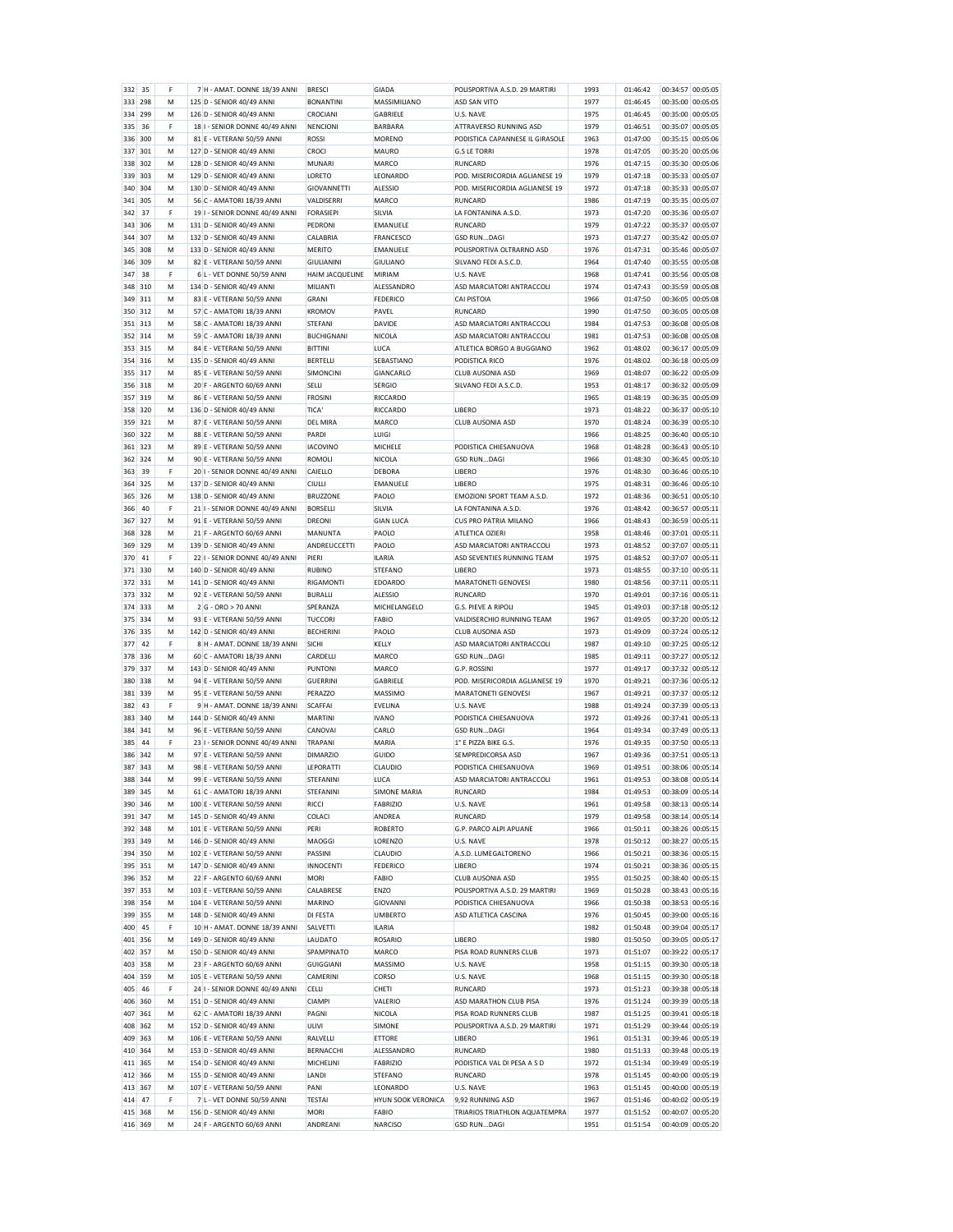| 417     | 370 | м | 157 D - SENIOR 40/49 ANN       | MATTEUCCI        | ROSSANO         |                                | 1978 | 01:52:00 | 00:40:15 00:05:20 |
|---------|-----|---|--------------------------------|------------------|-----------------|--------------------------------|------|----------|-------------------|
| 418     | 371 | M | 108 E - VETERANI 50/59 ANNI    | CRESCIOLI        | SAURO           | <b>RUNCARD</b>                 | 1966 | 01:52:03 | 00:40:18 00:05:20 |
| 419     | 372 | M | 158 D - SENIOR 40/49 ANNI      | <b>BIANCHI</b>   | NICOLA          | <b>RUNCARD</b>                 | 1977 | 01:52:11 | 00:40:26 00:05:21 |
|         | 373 | M |                                | GORI             |                 | <b>CAI PISTOIA</b>             |      |          |                   |
| 420     |     |   | 159 D - SENIOR 40/49 ANNI      |                  | RICCARDO        |                                | 1971 | 01:52:13 | 00:40:28 00:05:21 |
| 421     | 374 | M | 109 E - VETERANI 50/59 ANNI    | <b>BINI</b>      | VALERIO         | ASD MARCIATORI ANTRACCOLI      | 1963 | 01:52:16 | 00:40:31 00:05:21 |
| 422     | 375 | M | 160 D - SENIOR 40/49 ANNI      | VERDOLINI        | GIANLUCA        | LA FONTANINA A.S.D.            | 1973 | 01:52:17 | 00:40:33 00:05:21 |
| 423     | 376 | M | 25 F - ARGENTO 60/69 ANNI      | SENSI            | MARCO           | ASD MARCIATORI ANTRACCOLI      | 1960 | 01:52:26 | 00:40:41 00:05:21 |
| 424     | 377 | M | 110 E - VETERANI 50/59 ANNI    | CRISTOFANI       | MASSIMO         | VALDISERCHIO RUNNING TEAM      | 1965 | 01:52:29 | 00:40:44 00:05:21 |
|         | 378 |   | 111 F - VETFRANI 50/59 ANN     |                  |                 |                                |      |          | 00:40:45 00:05:21 |
| 425     |     | M |                                | NARDINI          | <b>ROBERTO</b>  | <b>ATLETICA PORCARI</b>        | 1963 | 01:52:30 |                   |
| 426     | 379 | M | 112 E - VETERANI 50/59 ANNI    | DEL MINISTRO     | GIANCARLO       | LIBERO                         | 1962 | 01:52:38 | 00:40:53 00:05:22 |
| 427     | 48  | F | 25 I - SENIOR DONNE 40/49 ANNI | <b>BUTI</b>      | SERENA          | ASD MARCIATORI ANTRACCOLI      | 1974 | 01:52:47 | 00:41:02 00:05:22 |
| 428     | 380 | M | 161 D - SENIOR 40/49 ANNI      | <b>BUZZI</b>     | EMANUELE        | SILVANO FEDI A.S.C.D.          | 1977 | 01:52:52 | 00:41:07 00:05:22 |
| 429     | 49  | F | 11 H - AMAT. DONNE 18/39 ANNI  | SINAPI           | MELISSA         | <b>RUNCARD</b>                 | 1982 | 01:52:54 | 00:41:09 00:05:23 |
|         |     |   |                                |                  |                 |                                |      |          | 00:41:14 00:05:23 |
| 430     | 381 | M | 18 N - PACER                   | GAMBETTA         | <b>GIANNI</b>   | PACER                          | PM   | 01:52:58 |                   |
| 431     | 382 | м | 19 N - PACER                   | <b>BUDA</b>      | GIUSEPPE        | PACER                          | PM   | 01:52:59 | 00:41:14 00:05:23 |
| 432     | 383 | м | 20 N - PACER                   | MANNUCCI         | MARCO           | PACER                          | PM   | 01:52:59 | 00:41:14 00:05:23 |
| 433     | 50  | F | 21 N - PACER                   | <b>INNOCENTI</b> | MARIA           | PACER                          | PM   | 01:52:59 | 00:41:14 00:05:23 |
| 434     | 384 | M | 22 N - PACER                   | LO VOTRICO       | GIUSEPPE        | PACER                          | PM   | 01:52:59 | 00:41:14 00:05:23 |
| 435     | 385 | M | 162 D - SENIOR 40/49 ANNI      | <b>GRISENTI</b>  | CRISTIANO       | <b>IMPRUNETA RUNNING</b>       | 1974 | 01:52:59 | 00:41:14 00:05:23 |
|         |     |   |                                |                  |                 |                                |      |          |                   |
| 436     | 386 | M | 26 F - ARGENTO 60/69 ANNI      | <b>SCALDINI</b>  | DANIELE         | G.P. MASSA E COZZILE           | 1954 | 01:53:15 | 00:41:31 00:05:24 |
| 437     | 387 | M | 163 D - SENIOR 40/49 ANNI      | <b>BISCETTI</b>  | GIUSEPPE        | LA FONTANINA A.S.D.            | 1971 | 01:53:16 | 00:41:31 00:05:24 |
| 438     | 388 | M | 3 G - ORO > 70 ANNI            | PORTOFRANCO      | <b>FELICE</b>   | PODISTICA PRATESE              | 1950 | 01:53:17 | 00:41:32 00:05:24 |
| 439     | 389 | M | 113 E - VETERANI 50/59 ANNI    | CANNIOTO         | <b>FILIPPO</b>  | <b>RUNCARD</b>                 | 1965 | 01:53:19 | 00:41:34 00:05:24 |
| 440     | 51  | F | 26 I - SENIOR DONNE 40/49 ANNI | CECIONI          | LUCIA           | U.S. NAVE                      | 1974 | 01:53:23 | 00:41:38 00:05:24 |
|         |     |   |                                |                  |                 |                                |      |          |                   |
| 441     | 390 | M | 63 C - AMATORI 18/39 ANNI      | <b>SANTIMAN</b>  | COSIMO          | U.S. NAVE                      | 1984 | 01:53:23 | 00:41:38 00:05:24 |
| 442     | 52  | F | 12 H - AMAT. DONNE 18/39 ANNI  | CALDELLI         | ELENA           | <b>RUNCARD</b>                 | 1985 | 01:53:23 | 00:41:38 00:05:24 |
| 443     | 391 | M | 164 D - SENIOR 40/49 ANNI      | <b>MATI</b>      | <b>ALESSIO</b>  | POD. MISERICORDIA AGLIANESE 19 | 1972 | 01:53:27 | 00:41:42 00:05:24 |
| 444     | 392 | M | 114 E - VETERANI 50/59 ANNI    | VARESI           | ALESSANDRO      | <b>RUNCARD</b>                 | 1970 | 01:53:29 | 00:41:44 00:05:24 |
| 445     | 393 | M | 165 D - SENIOR 40/49 ANNI      | SILVESTRI        | SIMONE          | RUNCARD                        | 1975 | 01:53:47 | 00:42:02 00:05:25 |
|         |     |   |                                |                  |                 |                                |      |          |                   |
| 446     | 53  | F | 27 I - SENIOR DONNE 40/49 ANNI | VASCIAVEO        | MARILU'         | PASSO CAPPONI ASD              | 1977 | 01:53:49 | 00:42:04 00:05:25 |
| 447     | 394 | M | 115 E - VETERANI 50/59 ANNI    | MARTINIS         | DANIELE         | ASD CANAPINO                   | 1964 | 01:53:51 | 00:42:07 00:05:25 |
| 448     | 395 | M | 166 D - SENIOR 40/49 ANNI      | <b>BORSELLI</b>  | ANDREA          | PODISTICA CHIESANUOVA          | 1976 | 01:53:54 | 00:42:09 00:05:25 |
| 449     | 396 | M | 116 E - VETERANI 50/59 ANN     | CIONI            | MASSIMILIANO    | CLUB AUSONIA ASD               | 1966 | 01:53:54 | 00:42:09 00:05:25 |
| 450     | 397 | M | 117 E - VETERANI 50/59 ANNI    | <b>FATTORI</b>   | LEONARDO        | ATLETICA CAMPI BISENZIO        | 1966 | 01:53:54 | 00:42:09 00:05:25 |
|         |     |   |                                |                  |                 |                                |      |          |                   |
| 451     | 398 | M | 167 D - SENIOR 40/49 ANNI      | VALENTI          | <b>MAURIZIO</b> | <b>G.S.IL FIORINO</b>          | 1971 | 01:53:55 | 00:42:10 00:05:25 |
| 452     | 399 | M | 118 E - VETERANI 50/59 ANNI    | <b>RISALITI</b>  | LEONARDO        | PODISTICA CHIESANUOVA          | 1965 | 01:54:10 | 00:42:25 00:05:26 |
| 453     | 54  | F | 13 H - AMAT. DONNE 18/39 ANNI  | ZUCCONI          | <b>IRENE</b>    |                                | 1992 | 01:54:15 | 00:42:30 00:05:26 |
| 454     | 400 | M | 168 D - SENIOR 40/49 ANNI      | MILANI           | FRANCO          | PASSO CAPPONI ASD              | 1974 | 01:54:16 | 00:42:31 00:05:26 |
| 455     | 401 | M | 169 D - SENIOR 40/49 ANNI      | <b>BISIO</b>     | <b>ALBERTO</b>  | <b>GSD RUNDAGI</b>             | 1978 | 01:54:28 | 00:42:43 00:05:27 |
|         |     |   |                                |                  |                 |                                |      |          |                   |
| 456     | 55  | F | 28 I - SENIOR DONNE 40/49 ANNI | <b>BALDINI</b>   | MICHELA         | SPEZIA HALF MARATHON           | 1972 | 01:54:28 | 00:42:44 00:05:27 |
| 457     | 56  | F | 14 H - AMAT. DONNE 18/39 ANNI  | <b>TOFANI</b>    | <b>ILARIA</b>   | MEZZANA LE LUMACHE A.S.D       | 1981 | 01:54:31 | 00:42:46 00:05:27 |
| 458     | 57  | F | 29 I - SENIOR DONNE 40/49 ANNI | DI MEO           | <b>FEDERICA</b> | PODISTICA CHIESANUOVA          | 1974 | 01:54:31 | 00:42:46 00:05:27 |
|         |     |   |                                |                  |                 |                                |      |          |                   |
|         | 58  | F |                                | SANTINI          |                 |                                | 1965 |          |                   |
| 459     |     |   | 8 L - VET DONNE 50/59 ANNI     |                  | CHIARA          | ATL. ARCI FAVARO               |      | 01:54:32 | 00:42:47 00:05:27 |
| 460     | 59  | F | 30 I - SENIOR DONNE 40/49 ANNI | <b>MUGNAIONI</b> | <b>MARTINA</b>  | <b>RUNCARD</b>                 | 1980 | 01:54:36 | 00:42:51 00:05:27 |
| 461     | 402 | M | 170 D - SENIOR 40/49 ANNI      | <b>BONI</b>      | <b>ENRICO</b>   | PCA HITACHI PISTOIA            | 1972 | 01:54:38 | 00:42:53 00:05:28 |
| 462     | 60  | F | 2 M - ARG - DONNE > 60 ANNI    | <b>STEFANI</b>   | <b>ROBERTA</b>  | ASD MARCIATORI ANTRACCOLI      | 1958 | 01:54:52 | 00:43:07 00:05:28 |
| 463     | 403 | M | 171 D - SENIOR 40/49 ANNI      | PROTO            | GIUSEPPE        | U.S. NAVE                      | 1976 | 01:54:54 | 00:43:09 00:05:28 |
| 464     | 61  | F | 31 I - SENIOR DONNE 40/49 ANNI | CACCIAFUNGHI     | <b>JESSICA</b>  | LIBERO                         |      | 01:55:12 | 00:43:27 00:05:29 |
|         |     |   |                                |                  |                 |                                | 1980 |          |                   |
| 465     | 62  | F | 15 H - AMAT. DONNE 18/39 ANNI  | PIERATTINI       | <b>VERONICA</b> | SILVANO FEDI A.S.C.D.          | 1986 | 01:55:13 | 00:43:28 00:05:29 |
| 466     | 404 | M | 172 D - SENIOR 40/49 ANNI      | PUCCINI          | SANDRO          | ASN ATLETICA LASTRA            | 1978 | 01:55:35 | 00:43:50 00:05:30 |
| 467     | 405 | M | 173 D - SENIOR 40/49 ANNI      | <b>MONTI</b>     | <b>GIACOMO</b>  | PODISTICA CHIESANUOVA          | 1975 | 01:55:37 | 00:43:52 00:05:30 |
| 468     | 406 | M | 23 N - PACER                   | <b>NOCERA</b>    | <b>EMILIO</b>   | PACER                          | PM   | 01:55:38 | 00:43:53 00:05:30 |
| 469     | 407 | M | 24 N - PACER                   | CATALLO          | LUCA            | PACER                          | PM   | 01:55:38 | 00:43:53 00:05:30 |
| 470     | 63  | F | 25 N - PACER                   |                  |                 |                                | PM   |          |                   |
|         |     |   |                                | SOZZI            | <b>NADIA</b>    | PACER                          |      | 01:55:38 | 00:43:53 00:05:30 |
| 471     | 408 | м | 26 N - PACER                   | CHLISTOVSKJ      | <b>FILIPPO</b>  | PACER                          | PM   | 01:55:38 | 00:43:54 00:05:30 |
| 472     | 409 | M | 64 C - AMATORI 18/39 ANNI      | LIBERATI         | LORENZO         |                                | 1988 | 01:55:49 | 00:44:04 00:05:31 |
| 473     | 410 | M | 174 D - SENIOR 40/49 ANNI      | <b>FURINI</b>    | LEONARDO        | <b>RUNCARD</b>                 | 1971 | 01:55:53 | 00:44:08 00:05:31 |
| 474     | 411 | M | 4 G - ORO > 70 ANNI            | SECCI            | GIANCARLO       | <b>RUNCARD</b>                 | 1943 | 01:55:53 | 00:44:09 00:05:31 |
| 475     | 412 | M | 119 E - VETERANI 50/59 ANNI    | <b>PORPORINI</b> |                 |                                |      |          |                   |
|         |     |   |                                |                  | ANDREA          | PODISTICA CHIESANUOVA          | 1968 | 01:55:58 | 00:44:13 00:05:31 |
| 476     | 413 | M | 120 E - VETERANI 50/59 ANNI    | <b>ESPOSITO</b>  | <b>VINCENZO</b> | ATL. MASSAROSA AMICI D.MARCIA  | 1965 | 01:56:05 | 00:44:20 00:05:32 |
| 477     | 414 | M | 121 E - VETERANI 50/59 ANNI    | CALVELLI         | RAIMONDO        | U.S. NAVE                      | 1967 | 01:56:14 | 00:44:29 00:05:32 |
| 478     | 415 | M | 65 C - AMATORI 18/39 ANNI      | PORTA            | <b>FEDERICO</b> | <b>SAV VOLTERRA</b>            | 1987 | 01:56:18 | 00:44:33 00:05:32 |
| 479     | 64  | F | 32 I - SENIOR DONNE 40/49 ANNI | <b>CORRIAS</b>   | GIOVANNA        | ASD MARATHON CLUB PISA         | 1972 | 01:56:23 | 00:44:38 00:05:33 |
| 480     | 65  | F | 33 I - SENIOR DONNE 40/49 ANNI | MASIELLO         | <b>ILARIA</b>   | G.P. LA STANCA                 | 1975 | 01:56:25 | 00:44:40 00:05:33 |
| 481     | 416 | M | 175 D - SENIOR 40/49 ANNI      | SALANI           | ALESSANDRO      |                                | 1971 | 01:56:26 | 00:44:41 00:05:33 |
|         |     |   |                                |                  |                 |                                |      |          |                   |
| 482     | 417 | M | 27 F - ARGENTO 60/69 ANNI      | <b>BECHINI</b>   | LUCA            | G.P. MASSA E COZZILE           | 1960 | 01:56:27 | 00:44:42 00:05:33 |
| 483     | 66  | F | 34 I - SENIOR DONNE 40/49 ANNI | LIPPI            | FRANCESCA       | <b>RUNCARD</b>                 | 1975 | 01:56:31 | 00:44:47 00:05:33 |
| 484     | 418 | M | 122 E - VETERANI 50/59 ANNI    | LISI             | DAVID           | ASD ATLETICA CASCINA           | 1969 | 01:56:31 | 00:44:47 00:05:33 |
| 485     | 67  | F | 35 I - SENIOR DONNE 40/49 ANNI | KIERZKOWSKA      | KAROLINA        | LIBERO                         | 1979 | 01:56:34 | 00:44:49 00:05:33 |
| 486     | 419 | M | 66 C - AMATORI 18/39 ANNI      | CECCONI          | <b>MARCO</b>    | LIBERO                         |      |          |                   |
|         |     |   |                                |                  |                 |                                | 1982 | 01:56:38 | 00:44:53 00:05:33 |
| 487     | 420 | M | 67 C - AMATORI 18/39 ANNI      | PARRETTI         | DANILO          | <b>LIBERO</b>                  | 1986 | 01:56:44 | 00:44:59 00:05:34 |
| 488     | 421 | M | 176 D - SENIOR 40/49 ANNI      | POLVANESI        | <b>ANTONIO</b>  | U.S. NAVE                      | 1977 | 01:57:00 | 00:45:15 00:05:34 |
| 489     | 422 | M | 28 F - ARGENTO 60/69 ANNI      | <b>NERICI</b>    | GIAMPIERO       | LA FONTANINA A.S.D.            | 1960 | 01:57:01 | 00:45:16 00:05:34 |
| 490     | 423 | M | 29 F - ARGENTO 60/69 ANNI      | RICCOMI          | <b>STEFANO</b>  | <b>RUNCARD</b>                 | 1959 | 01:57:13 | 00:45:28 00:05:35 |
|         | 424 | M |                                |                  |                 |                                |      |          |                   |
| 491     |     |   | 123 E - VETERANI 50/59 ANNI    | PAGNI            | <b>GIUSEPPE</b> | RUNCARD                        | 1968 | 01:57:14 | 00:45:29 00:05:35 |
| 492     | 425 | M | 124 E - VETERANI 50/59 ANNI    | <b>BACCINI</b>   | LUCA            | POD. MISERICORDIA AGLIANESE 19 | 1965 | 01:57:15 | 00:45:30 00:05:35 |
| 493     | 426 | M | 30 F - ARGENTO 60/69 ANNI      | <b>CIUCCI</b>    | <b>CLAUDIO</b>  | <b>RUNCARD</b>                 | 1956 | 01:57:28 | 00:45:43 00:05:36 |
| 494     | 427 | M | 177 D - SENIOR 40/49 ANNI      | SANTONI          | LEONARDO        | <b>G.S.IL FIORINO</b>          | 1971 | 01:57:34 | 00:45:49 00:05:36 |
| 495     | 428 | M | 178 D - SENIOR 40/49 ANNI      | PAOLACCI         | <b>CLAUDIO</b>  | SILVANO FEDI A.S.C.D.          | 1978 | 01:57:40 | 00:45:55 00:05:36 |
|         |     |   |                                |                  |                 |                                |      |          |                   |
| 496     | 68  | F | 36 I - SENIOR DONNE 40/49 ANNI | MATULLI          | MARINA          | SILVANO FEDI A.S.C.D.          | 1976 | 01:57:43 | 00:45:59 00:05:36 |
| 497     | 69  | F | 16 H - AMAT. DONNE 18/39 ANNI  | ZANELLA          | CHIARA          | PASSO CAPPONI ASD              | 1981 | 01:57:50 | 00:46:05 00:05:37 |
| 498     | 70  | F | 37 I - SENIOR DONNE 40/49 ANNI | <b>TEDESCO</b>   | LAURA           | POL. DIL. ARCI FAVARO          | 1976 | 01:57:55 | 00:46:10 00:05:37 |
| 499     | 429 | M | 125 E - VETERANI 50/59 ANNI    | MENGHINI         | FRANCESCO       | ATL. ARCI FAVARO               | 1964 | 01:57:55 | 00:46:10 00:05:37 |
| 500     | 430 | M | 68 C - AMATORI 18/39 ANNI      | LEMBI            | MATTEO          | ASD MARCIATORI ANTRACCOLI      | 1987 | 01:58:15 | 00:46:30 00:05:38 |
| 501 431 |     | M | 179 D - SENIOR 40/49 ANNI      | <b>BIRGA</b>     | CRISTIANO       | ASD MARATHON CLUB PISA         | 1973 | 01:58:33 | 00:46:49 00:05:39 |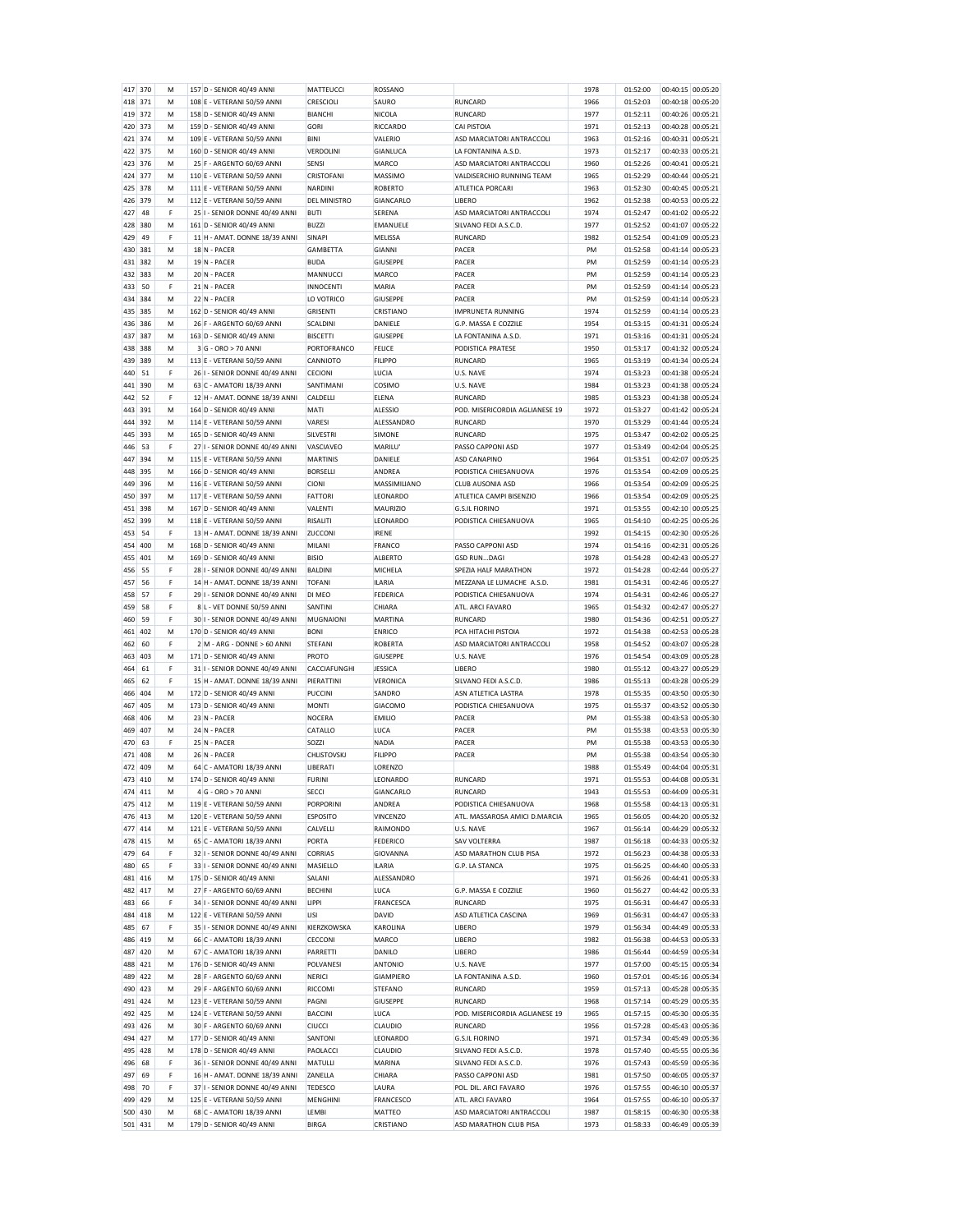| 502            | 432 | M      | 180 D - SENIOR 40/49 ANNI                                | AVOLIO             | ANTONIO                  | RUNCARD                            | 1977         | 01:58:43             | 00:46:58 00:05:39                         |
|----------------|-----|--------|----------------------------------------------------------|--------------------|--------------------------|------------------------------------|--------------|----------------------|-------------------------------------------|
| 503            | 433 | М      | 181 D - SENIOR 40/49 ANNI                                | <b>MONCINI</b>     | <b>GIACOMO</b>           | RUNCARD                            | 1975         | 01:58:47             | 00:47:02 00:05:39                         |
| 504            | 434 | M      | 31 F - ARGENTO 60/69 ANNI                                | VAIRA              | MASSIMO                  | SPEZIA HALF MARATHON               | 1959         | 01:59:04             | 00:05:40<br>00:47:19                      |
| 505            | 435 | M      | 126 E - VETERANI 50/59 ANNI                              | <b>ROCCHINI</b>    | ANDREA                   | <b>CLUB AUSONIA ASD</b>            | 1962         | 01:59:05             | 00:47:20 00:05:40                         |
| 506            | 71  | F      | 17 H - AMAT. DONNE 18/39 ANNI                            | <b>ROMBOLI</b>     | FEDERICA                 | 9,92 RUNNING ASD                   | 1995         | 01:59:09             | 00:47:25 00:05:40                         |
| 507            | 436 | M      | 127 E - VETERANI 50/59 ANNI                              | LEPORINI           | <b>ENZO</b>              | PODISMO IL PONTE ASD               | 1961         | 01:59:12             | 00:05:41<br>00:47:27                      |
| 508            | 437 | M      | 182 D - SENIOR 40/49 ANNI                                | <b>FICUCCI</b>     | DANIELE                  | G. POD. LE SBARRE                  | 1975         | 01:59:15             | 00:47:30<br>00:05:41                      |
| 509            | 72  | F      | 38 I - SENIOR DONNE 40/49 ANNI                           | VIECELI            | ANGELA                   | FREE RUNNERS SAN GIUSTINO ASD      | 1976         | 01:59:16             | 00:47:31 00:05:41                         |
|                |     |        | 128 E - VETERANI 50/59 ANNI                              |                    |                          | RUNCARD                            |              |                      |                                           |
| 510            | 438 | М      |                                                          | CAMMELLI           | <b>MASSIMO</b>           |                                    | 1968         | 01:59:31             | 00:47:46<br>00:05:41                      |
| 511            | 439 | M      | 32 F - ARGENTO 60/69 ANNI                                | MANZO              | MATTEO                   | PIAN DI SAN BARTOLO G.S.           | 1951         | 01:59:31             | 00:05:41<br>00:47:47                      |
| 512            | 440 | M      | 129 E - VETERANI 50/59 ANNI                              | SPADONI            | <b>MAURIZIO</b>          |                                    | 1964         | 01:59:32             | 00:47:48 00:05:42                         |
| 513            | 73  | F      | 9 L - VET DONNE 50/59 ANNI                               | MANCINI            | LUCILLA                  | ATLETICA LEVANTE                   | 1968         | 01:59:46             | 00:48:01 00:05:42                         |
| 514            | 74  | F      | 3 M - ARG - DONNE > 60 ANNI                              | CORSINOVI          | LUCIA                    | LA FONTANINA A.S.D                 | 1958         | 01:59:47             | 00:48:03 00:05:42                         |
| 515            | 441 | M      | 69 C - AMATORI 18/39 ANNI                                | <b>MORO</b>        | CRISTIAN                 | <b>RUNCARD</b>                     | 1982         | 01:59:59             | 00:48:14<br>00:05:43                      |
| 516            | 442 | M      | 130 E - VETERANI 50/59 ANNI                              | FERRETTI           | FERNANDO                 |                                    | 1966         | 02:00:11             | 00:48:26<br>00:05:43                      |
| 517            | 443 | M      | 183 D - SENIOR 40/49 ANNI                                | LEONE              | LUCA                     | <b>VERSILIA SPORT ASD</b>          | 1973         | 02:00:15             | 00:48:30<br>00:05:44                      |
|                | 75  | F      |                                                          |                    | <b>IRENE</b>             | <b>VERSILIA SPORT ASD</b>          |              |                      | 00:05:44                                  |
| 518            |     |        | 39 I - SENIOR DONNE 40/49 ANNI                           | CINQUINI           |                          |                                    | 1971         | 02:00:15             | 00:48:30                                  |
| 519            | 444 | M      | 184 D - SENIOR 40/49 ANNI                                | FAPPIANO           | <b>GIOVANNI</b>          | ATLETICA ISOLA D'ELBA              | 1972         | 02:00:20             | 00:48:36 00:05:44                         |
| 520            | 445 | M      | 131 E - VETERANI 50/59 ANNI                              | CAROSI             | <b>DINO</b>              | LA GALLA PONTEDERA ATLETICA        | 1967         | 02:00:23             | 00:48:38<br>00:05:44                      |
| 521            | 76  | F      | 18 H - AMAT. DONNE 18/39 ANNI                            | CIRIGLIANO         | VALENTINA                | FRATELLANZA POPOLARE GRASSINA      | 1983         | 02:00:23             | 00:48:39<br>00:05:44                      |
| 522            | 77  | F      | 10 L - VET DONNE 50/59 ANNI                              | <b>ONORI</b>       | CRISTINA                 | POLISPORTIVA OLTRARNO              | 1965         | 02:00:24             | 00:48:40<br>00:05:44                      |
| 523            | 78  | F      | 11 L - VET DONNE 50/59 ANNI                              | <b>GUIDALI</b>     | ALESSANDRA               | MARATONETI GENOVESI                | 1969         | 02:00:43             | 00:05:45<br>00:48:59                      |
| 524            | 446 | М      | 185 D - SENIOR 40/49 ANNI                                | <b>FERONE</b>      | FRANCESCO                | MONTECATINI MARATHON ASD           | 1975         | 02:00:44             | 00:49:00<br>00:05:45                      |
| 525            | 79  | F      | 12 L - VET DONNE 50/59 ANNI                              | COCCI              | SIMONA                   | ATLETICA CAMPI BISENZIO            | 1969         | 02:00:47             | 00:49:02<br>00:05:45                      |
|                |     |        |                                                          |                    |                          |                                    |              |                      |                                           |
| 526            | 447 | M      | 132 E - VETERANI 50/59 ANNI                              | <b>BURRONI</b>     | <b>FABIO</b>             | U.S. NAVE                          | 1965         | 02:00:48             | 00:49:03<br>00:05:45                      |
| 527            | 448 | M      | 133 E - VETERANI 50/59 ANNI                              | REMORINI           | DAMIANO                  | RUNCARD                            | 1970         | 02:00:50             | 00:49:05<br>00:05:45                      |
| 528            | 449 | М      | 33 F - ARGENTO 60/69 ANNI                                | DERNI              | <b>FRANCESCO</b>         | VALDISERCHIO RUNNING TEAM          | 1954         | 02:00:53             | 00:49:08 00:05:45                         |
| 529            | 450 | M      | 27 N - PACER                                             | <b>IVONE</b>       | GIANLUCA                 | PACER                              | PM           | 02:00:55             | 00:49:11<br>00:05:45                      |
| 530            | 451 | M      | 28 N - PACER                                             | NOCERA             | <b>ANTONIO</b>           | PACER                              | PM           | 02:00:56             | 00:49:11 00:05:46                         |
| 531            | 452 | М      | 29 N - PACER                                             | CALAMAI            | <b>STEFANO</b>           | PACER                              | PM           | 02:00:56             | 00:49:11 00:05:46                         |
| 532            | 453 | M      | 30 N - PACER                                             | <b>TINTORINI</b>   | MARIO                    | PACER                              | PM           | 02:00:56             | 00:05:46<br>00:49:11                      |
|                |     |        |                                                          |                    |                          | <b>MARATONETI GENOVESI</b>         |              | 02:01:06             |                                           |
| 533            | 80  | F      | 4 M - ARG - DONNE > 60 ANNI                              | <b>TORRE</b>       | RITA                     |                                    | 1956         |                      | 00:49:21 00:05:46                         |
| 534            | 454 | M      | 134 E - VETERANI 50/59 ANNI                              | ZUCCOTTI           | <b>MASSIMILIANO</b>      | <b>ATI FTICA PORCARI</b>           | 1969         | 02:01:20             | 00:49:36 00:05:47                         |
| 535            | 455 | М      | 186 D - SENIOR 40/49 ANNI                                | ALBANI             | LUCA                     | <b>RUNCARD</b>                     | 1980         | 02:01:37             | 00:49:52<br>00:05:47                      |
| 536            | 81  | F      | 13 L - VET DONNE 50/59 ANNI                              | MIGLIORATI         | LOREDANA                 | <b>GSD RUNDAGI</b>                 | 1969         | 02:01:54             | 00:05:48<br>00:50:09                      |
| 537            | 456 | M      | 135 E - VETERANI 50/59 ANNI                              | CAPO               | GIANLUCA                 | PCA HITACHI PISTOIA                | 1963         | 02:02:18             | 00:50:33 00:05:49                         |
| 538            | 457 | M      | 136 E - VETERANI 50/59 ANNI                              | CALDINI            | ANDREA                   | RUNCARD                            | 1967         | 02:02:26             | 00:50:41<br>00:05:50                      |
| 539            | 458 | M      | 34 F - ARGENTO 60/69 ANNI                                | GANGEMI            | GIOVANNI                 | <b>RUNCARD</b>                     | 1960         | 02:02:48             | 00:51:03 00:05:51                         |
|                |     |        |                                                          |                    |                          |                                    |              |                      |                                           |
| 540            | 459 | M      | 137 E - VETERANI 50/59 ANNI                              | <b>TEMPESTINI</b>  | PAOLO                    | <b>IMPRUNETA RUNNING</b>           | 1964         | 02:02:53             | 00:51:08<br>00:05:51                      |
| 541            | 460 | M      | 70 C - AMATORI 18/39 ANNI                                | <b>TINTORI</b>     | <b>FABIO</b>             | <b>GSD RUNDAGI</b>                 | 1987         | 02:03:07             | 00:51:22<br>00:05:52                      |
| 542            | 82  | F      | 14 L - VET DONNE 50/59 ANNI                              | DAMIANI            | MERY                     |                                    | 1967         | 02:03:07             | 00:51:22<br>00:05:52                      |
| 543            | 461 | M      | 138 E - VETERANI 50/59 ANNI                              | <b>BENSI</b>       | ALESSANDRO               | RUNCARD                            | 1965         | 02:03:10             | 00:51:25<br>00:05:52                      |
|                |     |        |                                                          |                    |                          |                                    |              |                      |                                           |
| 544            | 83  | F      | 40 I - SENIOR DONNE 40/49 ANNI                           | <b>BIANCHI</b>     | LUCIA                    | LIBERO                             | 1976         | 02:03:59             | 00:52:14 00:05:54                         |
| 545            | 462 | M      | 5 G - ORO > 70 ANN                                       | <b>BINI</b>        |                          |                                    |              | 02:04:20             | 00:05:55<br>00:52:35                      |
|                |     |        |                                                          |                    | <b>SERGIO</b>            | A.S.D. PODISTICA NARNALI           | 1946         |                      |                                           |
| 546            | 463 | М      | 71 C - AMATORI 18/39 ANNI                                | BALDINI            | ALESSIO                  | <b>RUNCARD</b>                     | 1983         | 02:04:23             | 00:52:38<br>00:05:55                      |
| 547            | 464 | M      | 187 D - SENIOR 40/49 ANNI                                | CASELLA            | DAVIDE                   | <b>LIBERO</b>                      | 1973         | 02:04:26             | 00:52:41<br>00:05:56                      |
| 548            | 84  | F      | 41 I - SENIOR DONNE 40/49 ANNI                           | BANCHELLI          | MONICA                   | A.S.D LUIVAN SETTIGNANO            | 1978         | 02:04:27             | 00:05:56<br>00:52:42                      |
| 549            | 85  | F      | 42 I - SENIOR DONNE 40/49 ANNI                           | <b>PUCCI</b>       | SIMONA                   |                                    | 1971         | 02:04:31             | 00:52:46<br>00:05:56                      |
| 550            | 465 | M      | 139 E - VETERANI 50/59 ANNI                              | <b>GHIACCHI</b>    | ALESSANDRO               | U.S. NAVE                          | 1966         | 02:04:32             | 00:52:47<br>00:05:56                      |
| 551            | 86  | F      | 5 M - ARG - DONNE > 60 ANNI                              | FARCI              | SIMONETTA                | G.P. ROSSINI                       | 1960         | 02:04:38             | 00:05:56<br>00:52:53                      |
| 552            | 466 | M      | 140 E - VETERANI 50/59 ANNI                              | FERRANDO           | <b>ROBERTO</b>           | G.P. ROSSINI                       | 1964         | 02:04:38             | 00:52:53 00:05:56                         |
|                |     |        |                                                          |                    |                          |                                    |              |                      | 00:05:56                                  |
| 553            | 467 | М      | 188 D - SENIOR 40/49 ANNI                                | AMADORI            | <b>MASSIMO</b>           | <b>CLUB AUSONIA ASD</b>            | 1971         | 02:04:42             | 00:52:57                                  |
| 554            | 468 | M      | 189 D - SENIOR 40/49 ANNI                                | CAIETTI            | MASSIMO                  | LIBERO                             | 1980         | 02:04:50             | 00:53:05<br>00:05:57                      |
| 555            | 469 | M      | 35 F - ARGENTO 60/69 ANNI                                | ANGELINI           | <b>FABRIZIO</b>          | RUNCARD                            | 1960         | 02:04:50             | 00:53:06 00:05:57                         |
| 556            | 470 | M      | 141 E - VETERANI 50/59 ANNI                              | <b>PICCINI</b>     | ALESSANDRO               | <b>RUNCARD</b>                     | 1963         | 02:04:51             | 00:53:06 00:05:57                         |
| 557            | 471 | M      | 36 F - ARGENTO 60/69 ANNI                                | COLOMBARI          | <b>RENZO</b>             | <b>GS ATL. SIGNA</b>               | 1959         | 02:04:55             | 00:53:10 00:05:57                         |
| 558            | 87  | F      | 6 M - ARG - DONNE > 60 ANNI                              | CONTINI            | PATRIZIA                 | <b>RUNCARD</b>                     | 1957         | 02:05:04             | 00:53:19 00:05:57                         |
| 559            | 472 | M      | 142 E - VETERANI 50/59 ANNI                              | <b>VIRGILI</b>     | ANDREA                   | ASD MARATHON CLUB PISA             | 1967         | 02:05:14             | 00:53:29 00:05:58                         |
| 560            | 473 | М      | 143 E - VETERANI 50/59 ANNI                              | <b>BICCI</b>       | GABRIELE                 | APD ISOLOTTO                       | 1961         | 02:05:21             | 00:53:36 00:05:58                         |
| 561            | 474 | M      | 144 E - VETERANI 50/59 ANNI                              | <b>BAIESI</b>      | <b>GIAN LUCA</b>         | LIBERO                             | 1962         | 02:06:06             | 00:54:21 00:06:00                         |
| 562            | 475 | M      | 190 D - SENIOR 40/49 ANNI                                | GERI               | <b>ENRICO</b>            | ASD NUOVA ATLETICA LASTRA          | 1980         | 02:06:45             | 00:55:01 00:06:02                         |
|                | 88  | F      |                                                          |                    |                          |                                    |              |                      |                                           |
| 563            |     |        | 43 I - SENIOR DONNE 40/49 ANNI                           | PATALANI           | SARA                     | <b>VERSILIA SPORT ASD</b>          | 1978         | 02:07:03             | 00:55:18 00:06:03                         |
| 564            | 89  | F      | 19 H - AMAT. DONNE 18/39 ANNI                            | PATERNI            | VALENTINA                | <b>VERSILIA SPORT ASD</b>          | 1981         | 02:07:03             | 00:55:19 00:06:03                         |
| 565            | 476 | M      | 191 D - SENIOR 40/49 ANNI                                | TOCCI              | FRANCO                   | <b>RUNCARD</b>                     | 1976         | 02:07:17             | 00:55:32 00:06:04                         |
| 566            | 477 | M      | 72 C - AMATORI 18/39 ANNI                                | FRANCESCONI        | RICCARDO                 | RUNCARD                            | 1989         | 02:07:28             | 00:55:43 00:06:04                         |
| 567            | 478 | М      | 145 E - VETERANI 50/59 ANNI                              | SESTINI            | <b>MAURIZIO</b>          | <b>RUNCARD</b>                     | 1969         | 02:07:54             | 00:56:10 00:06:05                         |
| 568            | 90  | F      | 15 L - VET DONNE 50/59 ANNI                              | CHIARATO           | SILVIA                   | CONFINDUSTRIA ATL. ROVIGO          | 1966         | 02:08:27             | 00:56:42 00:06:07                         |
| 569            | 91  | F      | 7 M - ARG - DONNE > 60 ANNI                              | <b>BERTOZZI</b>    | LUCIA                    | ASD ATL. CESENATICO                | 1960         | 02:08:27             | 00:56:42 00:06:07                         |
| 570            | 92  | F      |                                                          | MATINI             |                          | LA FONTANINA A.S.D.                |              | 02:08:30             | 00:56:45 00:06:07                         |
|                |     |        | 16 L - VET DONNE 50/59 ANNI                              |                    | PATRIZIA                 |                                    | 1969         |                      |                                           |
| 571            | 479 | М      | 192 D - SENIOR 40/49 ANNI                                | D'AMANZO           | DAVIDE                   | ATL. ARCI FAVARO                   | 1971         | 02:08:39             | 00:56:54 00:06:08                         |
| 572            | 480 | M      | 146 E - VETERANI 50/59 ANNI                              | LELLI              | <b>ENZO</b>              | CORRI FORREST ASSOCIAZIONE SPO     | 1966         | 02:09:09             | 00:57:24 00:06:09                         |
| 573            | 93  | F      | 44 I - SENIOR DONNE 40/49 ANNI                           | LOMBARDO           | FRANCESCA                | SPEZIA HALF MARATHON               | 1972         | 02:09:22             | 00:57:37 00:06:10                         |
| 574            | 481 | М      | 193 D - SENIOR 40/49 ANNI                                | MARIOTTI           | PAOLO                    |                                    | 1971         | 02:09:31             | 00:57:46 00:06:10                         |
| 575            | 482 | M      | 147 E - VETERANI 50/59 ANNI                              | PUCCI              | ALESSANDRO               | <b>VERSILIA SPORT ASD</b>          | 1967         | 02:09:45             | 00:58:00 00:06:11                         |
| 576            | 94  | F      | 17 L - VET DONNE 50/59 ANNI                              | <b>CONTI</b>       | <b>BRUNELLA</b>          | G.S. LAMONE                        | 1962         | 02:09:46             | 00:58:01 00:06:11                         |
| 577            | 483 | M      | 37 F - ARGENTO 60/69 ANNI                                | <b>GIORGI</b>      | <b>ROBERTO</b>           | U.S. NAVE                          | 1959         | 02:09:47             | 00:58:02 00:06:11                         |
|                |     |        |                                                          |                    |                          |                                    |              |                      |                                           |
| 578            | 484 | М      | 194 D - SENIOR 40/49 ANNI                                | <b>GIANNINI</b>    | <b>FEDERICO</b>          | G.P. PARCO ALPI APUANE             | 1975         | 02:09:55             | 00:58:10 00:06:11                         |
| 579            | 485 | M      | 195 D - SENIOR 40/49 ANNI                                | DEL CARLO          | PAOLO                    | LIBERO                             | 1975         | 02:09:56             | 00:58:11 00:06:11                         |
| 580            | 95  | F      | 8 M - ARG - DONNE > 60 ANNI                              | DE MONTE           | MARIA LEILA              | MARATONA DELLE CITTA' DEL VINO     | 1956         | 02:10:03             | 00:58:18 00:06:12                         |
| 581            | 486 | М      | 148 E - VETERANI 50/59 ANNI                              | LA TORRE           | <b>DIEGO</b>             |                                    | 1964         | 02:10:03             | 00:58:19 00:06:12                         |
| 582            | 96  | F      | 45 I - SENIOR DONNE 40/49 ANNI                           | <b>SCALA</b>       | FRANCESCA                | ASD PODISTICA OSPEDALIERI PISA     | 1975         | 02:10:16             | 00:58:31 00:06:12                         |
| 583            | 97  | F      | 9 M - ARG - DONNE > 60 ANNI                              | <b>BIANCHI</b>     | <b>ELIANA</b>            |                                    | 1957         | 02:11:11             | 00:59:26 00:06:15                         |
| 584            | 98  | F      | 20 H - AMAT. DONNE 18/39 ANNI                            | ALFIERI            | VERONICA                 | ATLETICA CAMPI BISENZIO            | 1987         | 02:11:14             | 00:59:29 00:06:15                         |
|                |     |        |                                                          |                    |                          |                                    |              |                      |                                           |
| 585<br>586 488 | 487 | M<br>M | 196 D - SENIOR 40/49 ANNI<br>149 E - VETERANI 50/59 ANNI | CERINO<br>MANNUCCI | SIMONE<br><b>STEFANO</b> | ATLETICA CAMPI BISENZIO<br>RUNCARD | 1973<br>1962 | 02:11:15<br>02:11:18 | 00:59:30<br>00:06:15<br>00:59:33 00:06:15 |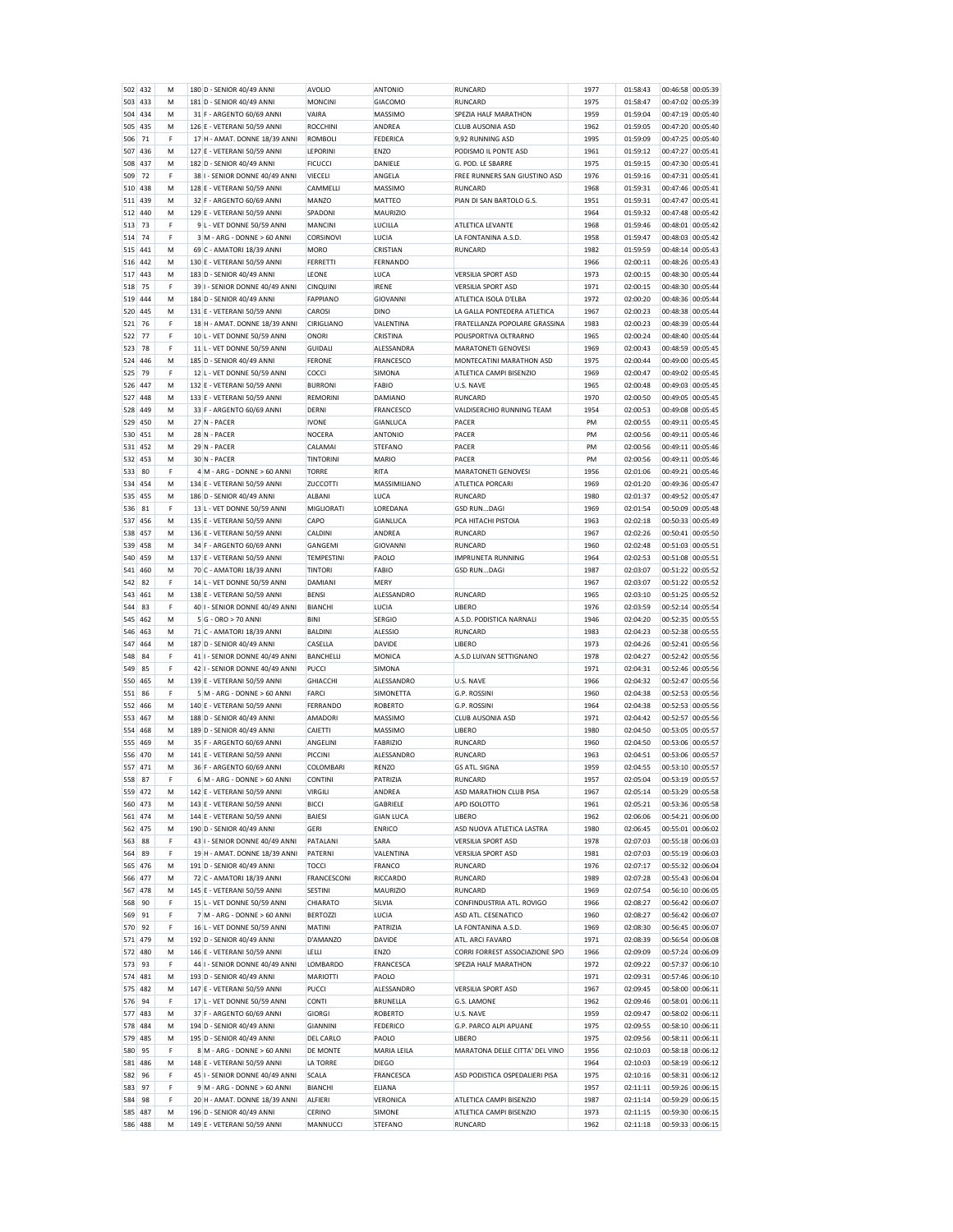| 587     | 489 | M | 73 C - AMATORI 18/39 ANNI      | MAGI              | LUCA              | <b>RUNCARD</b>                                      | 1987 | 02:11:43 | 00:59:58 00:06:16    |
|---------|-----|---|--------------------------------|-------------------|-------------------|-----------------------------------------------------|------|----------|----------------------|
| 588     | 99  | F | 21 H - AMAT, DONNE 18/39 ANNI  | MASCII            | VERONICA          | G.P. LA STANCA                                      | 1982 | 02:11:51 | 01:00:06 00:06:17    |
| 589     | 490 | M | 6 G - ORO > 70 ANN             | <b>BARNI</b>      | <b>SERGIO</b>     | PRATO PROMOZIONE ASD                                | 1947 | 02:11:52 | 01:00:07<br>00:06:17 |
| 590     | 100 | F | 18 L - VET DONNE 50/59 ANNI    | RATTAZZI          | ANNA              | LIBERO                                              | 1968 | 02:12:49 | 01:01:04<br>00:06:19 |
| 591     | 491 | М | 197 D - SENIOR 40/49 ANNI      | D'ALESSANDRO      | <b>EMILIANO</b>   |                                                     | 1975 | 02:12:54 | 01:01:09<br>00:06:20 |
| 592     | 101 | F | 19 L - VET DONNE 50/59 ANNI    | <b>BERTOLLI</b>   | CINZIA            | <b>ATLETICA PORCARI</b>                             | 1969 | 02:12:55 | 01:01:11 00:06:20    |
| 593     | 102 | F | 20 L - VET DONNE 50/59 ANNI    | SCULLI            | GIOVANNA          | PISA ROAD RUNNERS CLUB                              | 1968 | 02:12:56 | 01:01:11 00:06:20    |
| 594     | 103 | F | 10 M - ARG - DONNE > 60 ANNI   | FERRI             | MARZIA            | <b>GSD RUNDAGI</b>                                  | 1958 | 02:13:05 | 01:01:20<br>00:06:20 |
| 595     | 492 | M | 150 E - VETERANI 50/59 ANNI    | ROSSI             | <b>STEFANO</b>    | <b>ASD CANAPINO</b>                                 | 1968 | 02:13:06 | 01:01:21 00:06:20    |
| 596     | 104 | F | 21 L - VET DONNE 50/59 ANNI    | RAMBALDI          | CINZIA            | <b>LIBERO</b>                                       | 1966 | 02:13:23 | 01:01:38 00:06:21    |
| 597     | 105 | F | 22 L - VET DONNE 50/59 ANNI    | <b>BELLI</b>      | ANTONELLA         | U.S. NAVE                                           | 1969 | 02:13:24 | 01:01:39 00:06:21    |
| 598     | 106 | F | 23 L - VET DONNE 50/59 ANNI    | <b>GALLORINI</b>  | SANTINA           | U.S. NAVE                                           | 1967 | 02:13:25 | 01:01:40<br>00:06:21 |
| 599     | 107 | F | 24 L - VET DONNE 50/59 ANNI    | VANNINI           | SIMONA            | U.S. NAVE                                           | 1967 | 02:13:25 | 01:01:40<br>00:06:21 |
| 600     | 493 | M | 151 E - VETERANI 50/59 ANNI    | <b>BORDONI</b>    | LUCA              | U.S. NAVE                                           | 1961 | 02:13:25 | 01:01:40<br>00:06:21 |
| 601     | 494 | M | 152 E - VETERANI 50/59 ANNI    | <b>PISTOLESI</b>  | PAOLO             | U.S. NAVE                                           | 1963 | 02:13:26 | 01:01:42 00:06:21    |
| 602     | 108 | F | 46 I - SENIOR DONNE 40/49 ANNI | <b>MFINI</b>      | NICOLETTA         |                                                     | 1979 | 02:13:38 | 01:01:53 00:06:22    |
| 603     | 109 | F | 47 I - SENIOR DONNE 40/49 ANNI | <b>FANETTI</b>    | CRISTINA          | ATTRAVERSO RUNNING ASD                              | 1972 | 02:13:41 | 01:01:56<br>00:06:22 |
| 604     | 110 | F | 25 L - VET DONNE 50/59 ANNI    | <b>BARNINI</b>    | ANTONELLA         | ASD PODISTICA ALTOPASCESE                           | 1961 | 02:13:50 | 01:02:05<br>00:06:22 |
| 605     | 495 | M | 153 E - VETERANI 50/59 ANNI    | <b>RUOLI</b>      | ANDREA            | U.S. NAVE                                           | 1963 | 02:13:59 | 01:02:15<br>00:06:23 |
| 606     | 111 | F | 11 M - ARG - DONNE > 60 ANNI   | VELLA             | MARIAPIA          | LE TORRI PODISMO                                    | 1960 | 02:13:59 | 01:02:15<br>00:06:23 |
| 607     | 112 | F | 48 I - SENIOR DONNE 40/49 ANNI | <b>GORNI</b>      | CHIARA            | U.S. NAVE                                           | 1977 | 02:14:00 | 01:02:15 00:06:23    |
| 608     | 113 | F | 49 I - SENIOR DONNE 40/49 ANNI | <b>PONETI</b>     | SABRINA           | U.S. NAVE                                           | 1972 | 02:14:00 | 01:02:15<br>00:06:23 |
| 609     | 496 | M | 154 E - VETERANI 50/59 ANNI    | ORRIGO            | <b>MAURIZIO</b>   | U.S. NAVE                                           | 1966 | 02:14:00 | 01:02:15<br>00:06:23 |
| 610     | 497 | M | 198 D - SENIOR 40/49 ANNI      | <b>BOLOGNESI</b>  | RICCARDO          | ASD ATLETICA CASCINA                                | 1978 | 02:14:10 | 01:02:25<br>00:06:23 |
| 611     | 498 | M | 199 D - SENIOR 40/49 ANNI      | PEROTTA           | <b>ROMEO</b>      | POLISPORTIVA A.S.D. 29 MARTIRI                      | 1975 | 02:14:23 | 00:06:24<br>01:02:38 |
| 612     | 114 | F | 22 H - AMAT, DONNE 18/39 ANNI  | ARIU              | VALENTINA         | <b>RUNCARD</b>                                      | 1986 | 02:15:11 | 01:03:26 00:06:26    |
| 613     | 115 | F | 23 H - AMAT, DONNE 18/39 ANNI  | <b>MONCINI</b>    | LUCREZIA          | SILVANO FEDI A.S.C.D.                               | 1988 | 02:15:34 | 01:03:50<br>00:06:27 |
| 614     | 499 | M | 38 F - ARGENTO 60/69 ANNI      | CHIPARO           | <b>TOMMASO</b>    | PODISTICA MISERICORDIA<br><b>AGUANESE</b>           | 1955 | 02:15:43 | 01:03:58<br>00:06:28 |
| 615     | 116 | F | 50 I - SENIOR DONNE 40/49 ANNI | TADDEUCCI         | <b>ISABELLA</b>   | LUCCA MARATHON ASD                                  | 1974 | 02:16:45 | 00:06:31<br>01:05:00 |
| 616     | 500 | M | 74 C - AMATORI 18/39 ANNI      | MARCHI            | ALESSANDRO        | ASD MARCIATORI ANTRACCOLI                           | 1983 | 02:16:49 | 01:05:04<br>00:06:31 |
| 617     | 117 | F | 51 I - SENIOR DONNE 40/49 ANNI | VANGI             | <b>MORENA</b>     | ASD PODISTICA NARNALI                               | 1971 | 02:17:04 | 01:05:19 00:06:32    |
| 618     | 118 | F | 26 L - VET DONNE 50/59 ANNI    | <b>RONCONI</b>    | ROSSANA           | RUNCARD                                             | 1964 | 02:17:43 | 01:05:58<br>00:06:33 |
| 619     | 119 | F | L - VET DONNE 50/59 ANNI<br>27 | CHELI             | MONICA            | LIBERO                                              | 1968 | 02:17:57 | 01:06:12<br>00:06:34 |
| 620     | 501 | M | 200 D - SENIOR 40/49 ANNI      | MATERASSI         | <b>FILIPPO</b>    | U.S. NAVE                                           | 1972 | 02:18:07 | 01:06:23 00:06:35    |
| 621     | 502 | M | 155 E - VETERANI 50/59 ANNI    | <b>CONTUSS</b>    | CLAUDIO           | G.P. ROSSINI                                        | 1964 | 02:18:36 | 01:06:51 00:06:36    |
| 622     | 120 | F | 28 L - VET DONNE 50/59 ANNI    | PACINI            | PATRIZIA          | G.P.ROSSINI                                         | 1968 | 02:18:36 | 01:06:51 00:06:36    |
| 623     | 503 | M | 156 E - VETERANI 50/59 ANNI    | DEL CARLO         | CORRADO           | G.P. ROSSINI                                        | 1962 | 02:18:36 | 01:06:51<br>00:06:36 |
| 624     | 504 | M | 201 D - SENIOR 40/49 ANNI      | <b>BRACCIOTTI</b> | FEDERICO          | G.P. ROSSINI                                        | 1971 | 02:18:36 | 01:06:51<br>00:06:36 |
| 625     | 505 | M | 202 D - SENIOR 40/49 ANNI      | CANTINI           | LUCA              | PASSO CAPPONI ASD                                   | 1974 | 02:18:36 | 01:06:51 00:06:36    |
| 626     | 506 | M | 39 F - ARGENTO 60/69 ANNI      | <b>ARRIGONI</b>   | ANGIOLO           | G.P. ROSSINI                                        | 1956 | 02:18:37 | 01:06:52 00:06:36    |
| 627     | 121 | F | 12 M - ARG - DONNE > 60 ANNI   | CORRADINI         | LIANA             | G.P. ROSSINI                                        | 1960 | 02:18:37 | 01:06:52 00:06:36    |
| 628     | 507 | M | 203 D - SENIOR 40/49 ANNI      | MATARES           | <b>FEDERICO</b>   | G.P. ROSSINI                                        | 1972 | 02:18:38 | 00:06:36<br>01:06:53 |
| 629     | 508 | M | 157 E - VETERANI 50/59 ANNI    | PASSARELLI        | LIO MICHELE       | G.P. ROSSINI                                        | 1969 | 02:18:40 | 01:06:55<br>00:06:36 |
| 630     | 509 | м | 158 F - VETERANI 50/59 ANNI    | <b>CIPOLLI</b>    | <b>GIANNI</b>     | <b>G.P. ROSSINI</b><br>ASD GRUPPO PODISTICO         | 1970 | 02:18:47 | 00:06:37<br>01:07:02 |
| 631     | 122 | F | 29 L - VET DONNE 50/59 ANN     | GIOVANNINI        | SABRINA           | <b>EDATELLANZA DODOLADE GRASSINA</b>                | 1966 | 02:18:47 | 01:07:02<br>00:06:37 |
| 632     | 123 | F | 30 L - VET DONNE 50/59 ANN     | SPAGNOLI          | <b>ELISABETTA</b> | LA FONTANINA A.S.D                                  | 1961 | 02:18:50 | 01:07:05<br>00:06:37 |
| 633     | 124 | F | 31 L - VET DONNE 50/59 ANN     | SAMPAOLO          | ELISA             | U.S. NAVE                                           | 1965 | 02:18:58 | 01:07:13<br>00:06:37 |
| 634     | 125 | F | 24 H - AMAT. DONNE 18/39 ANNI  | <b>BULLENTINI</b> | SILVIA            | ATLETICA PORCARI                                    | 1984 | 02:20:19 | 01:08:34<br>00:06:41 |
| 635     | 126 | F | 25 H - AMAT, DONNE 18/39 ANNI  | PULCINA           | ANNA              | 9.92 RUNNING ASD<br>G.S.D LIBERTAS LA TORRE         | 1984 | 02:20:26 | 00:06:41<br>01:08:41 |
| 636     | 510 | M | 40 F - ARGENTO 60/69 ANN       | MASINI            | SAURO             | <b>PONTASSIEVE</b>                                  | 1960 | 02:20:43 | 01:08:58<br>00:06:42 |
| 637     | 511 | M | 41 F - ARGENTO 60/69 ANNI      | MANCINI           | ANGELO            | G.S. ORECCHIELLA GARFAGNANA                         | 1956 | 02:20:46 | 01:09:01<br>00:06:42 |
| 638     | 512 | M | 204 D - SENIOR 40/49 ANNI      | DELLA PERUTA      | LORENZO           | SPEZIA HALF MARATHON                                | 1974 | 02:21:04 | 01:09:19<br>00:06:43 |
| 639     | 513 | M | 159 E - VETERANI 50/59 ANNI    | CAFERRI           | ALESSANDRO        | <b>RUNCARD</b>                                      | 1970 | 02:22:41 | 01:10:56<br>00:06:48 |
| 640     | 514 | M | 7 G - ORO > 70 ANNI            | <b>FALCINI</b>    | <b>ROBERTO</b>    | SILVANO FEDI A.S.C.D.                               | 1950 | 02:22:52 | 01:11:07<br>00:06:48 |
| 641     | 127 | F | 52 I - SENIOR DONNE 40/49 ANNI | <b>FRIGIER</b>    | FRANCESCA         | ATTRAVERSO RUNNING ASD                              | 1973 | 02:23:25 | 01:11:40<br>00:06:50 |
| 642     | 515 | М | 160 E - VETERANI 50/59 ANNI    | FIGUEIRA DA SILVA | MARCO             | GRUPPO PODISTI RESCO 1909<br>PODISTICA MISERICORDIA | 1967 | 02:23:25 | 01:11:40<br>00:06:50 |
| 643     | 128 | F | 13 M - ARG - DONNE > 60 ANNI   | <b>IZZC</b>       | <b>IMMACOLATA</b> | <b>AGUANESE</b>                                     | 1955 | 02:25:40 | 01:13:55<br>00:06:56 |
| 644     | 129 | F | 53 I - SENIOR DONNE 40/49 ANNI | <b>IORIO</b>      | TIZIANA           | POD, MISERICORDIA AGLIANESE 19                      | 1977 | 02:25:41 | 01:13:56<br>00:06:56 |
| 645     | 516 | M | 205 D - SENIOR 40/49 ANNI      | <b>BIAGIOTTI</b>  | <b>SIMONE</b>     | MONTECATINI MARATHON ASD                            | 1978 | 02:26:32 | 01:14:47<br>00:06:59 |
| 646     | 130 | F | 54 I - SENIOR DONNE 40/49 ANNI | <b>ANDRE</b>      | MIHAELA           | ASD PODISTICA ALTOPASCESE                           | 1973 | 02:28:15 | 01:16:30 00:07:04    |
| 647     | 131 | F | 26 H - AMAT. DONNE 18/39 ANNI  | DI MUGNO          | VALENTINA         | RUNCARD                                             | 1993 | 02:33:40 | 01:21:55 00:07:19    |
| 648 132 |     | F | 32 L - VET DONNE 50/59 ANNI    | CASTELLANA        | <b>MARGHERITA</b> |                                                     | 1966 | 02:33:46 | 01:22:01 00:07:19    |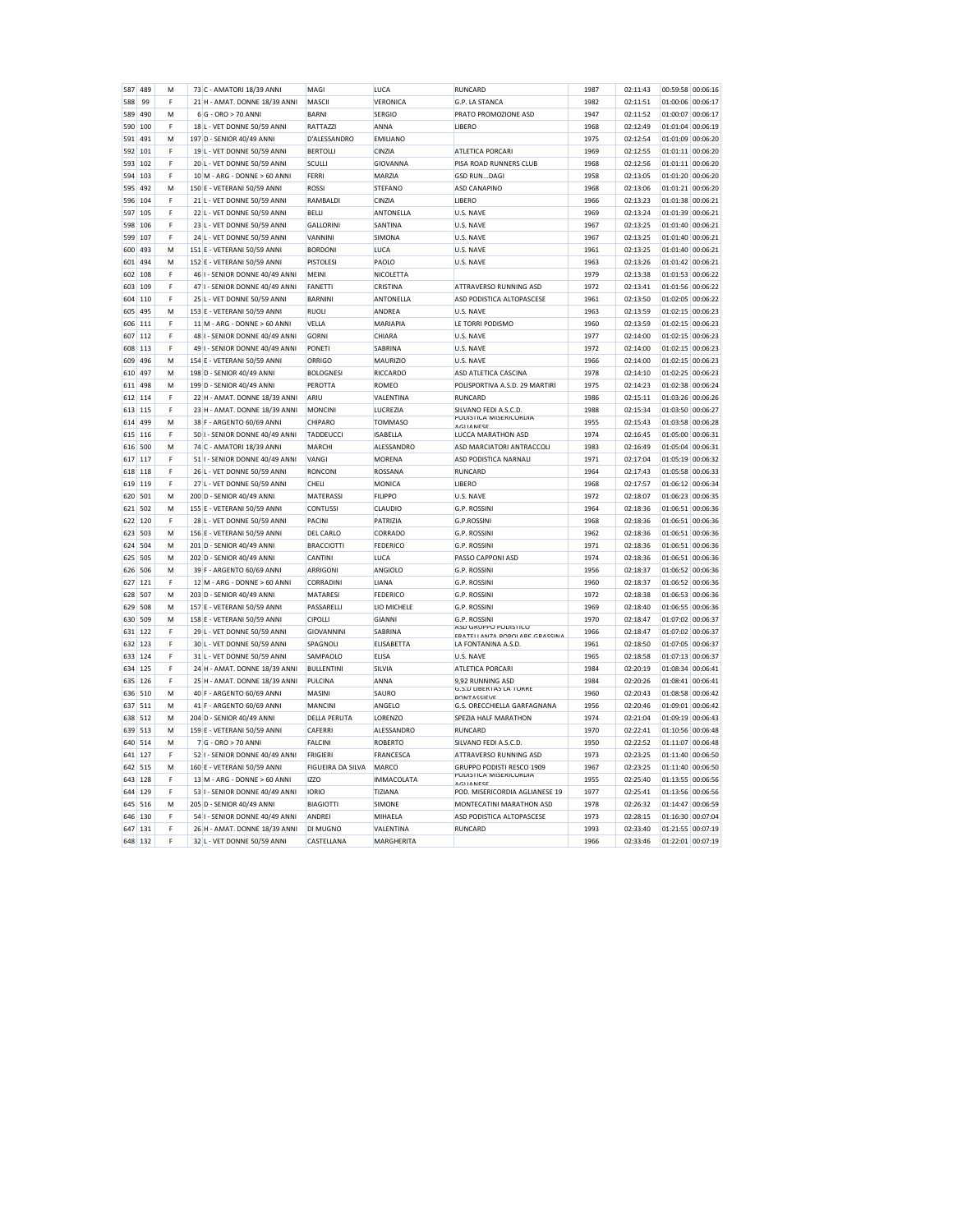







domenica 19 gennaio 2020 CLASSIFICA GENERALE 13 KM

| <b>Ass</b>     | M/F            | sesso | Cat | <b>Categ</b>                  | Pett | <b>Cognome</b>      | <b>Nome</b>       | <b>Team</b>                      | anno nascita | <b>OfficialTime</b> | <b>Distacco</b>   | <b>Media</b>      |
|----------------|----------------|-------|-----|-------------------------------|------|---------------------|-------------------|----------------------------------|--------------|---------------------|-------------------|-------------------|
| $\mathbf{1}$   | 1              | M     |     | 1 A - TOP ASS.TI UOMO         | 834  | MAZZEI              | <b>YURI</b>       | G.P. PARCO ALPI APUANE           | 1986         | 00:48:31            | 00:00:00          | 00:03:44          |
| $\overline{2}$ | $\overline{2}$ | M     |     | 2 A - TOP ASS.TI UOMO         | 946  | <b>MATTEONI</b>     | <b>FEDERICO</b>   | G.S. ORECCHIELLA GARFAGNANA      | 1986         | 00:49:28            |                   | 00:00:57 00:03:48 |
| 3              | 3              | M     |     | 3 A - TOP ASS.TI UOMO         | 835  | <b>BRUSCHI</b>      | <b>GIACOMO</b>    | <b>NEW TEAM RUNNING</b>          | 1974         | 00:49:47            | 00:01:16 00:03:50 |                   |
| 4              | 4              | М     |     | 1 E - VETERANI 50/59 ANNI     | 837  | CHECCACCI           | LORENZO           | G.P. PARCO ALPI APUANE           | 1970         | 00:50:26            | 00:01:55 00:03:53 |                   |
| 5              | 5              | M     |     | 2 E - VETERANI 50/59 ANNI     | 839  | MARSILI             | ANDREA            | LUCCA MARATHON ASD               | 1969         | 00:50:38            | 00:02:07 00:03:54 |                   |
| 6              | 6              | М     |     | 1 C - ASSOLUTI 18/49 ANNI     | 959  | PRESTIANNI          | <b>ANTONIO</b>    | PODISTICA CASTELFRANCHESE        | 1982         | 00:52:27            | 00:03:56 00:04:02 |                   |
| $\overline{7}$ | $\overline{7}$ | M     |     | 2 C - ASSOLUTI 18/49 ANNI     | 975  | <b>BERRAHMA</b>     | SIMOHAMED         | PODISTICA CASTELFRANCHESE        | 1975         | 00:52:40            | 00:04:09 00:04:03 |                   |
| 8              | 8              | M     |     | 3 C - ASSOLUTI 18/49 ANNI     | 980  | VEZZANI             | <b>EMILIANO</b>   | PINOCCHIO SPORT PESCIA A.S.D.    | 1974         | 00:54:14            | 00:05:42 00:04:10 |                   |
| 9              | 9              |       |     | 3 E - VETERANI 50/59 ANNI     |      | <b>BURCHI</b>       | <b>GIULIANO</b>   |                                  | 1963         | 00:54:17            | 00:05:46 00:04:11 |                   |
|                |                | M     |     |                               | 848  |                     |                   | G.P. LA STANCA                   |              |                     |                   |                   |
| 10             | 10             | M     |     | 4 C - ASSOLUTI 18/49 ANNI     | 992  | <b>RIOLO</b>        | <b>EZIO</b>       | ASD LUCCA MARATHON               | 1983         | 00:55:04            | 00:06:32 00:04:14 |                   |
| 11             | 11             | M     |     | 5 C - ASSOLUTI 18/49 ANNI     | 971  | <b>MARCHI</b>       | MASSIMO           | A.S.D. MARCIATORI ANTRACCOLI     | 1971         | 00:55:53            | 00:07:22 00:04:18 |                   |
| 12             | $\mathbf{1}$   | F     |     | 1 B - TOP ASS.TI DONNA        | 852  | <b>ASTRELLA</b>     | CLAUDIA           | ASD ATLETICA VINCI               | 1989         | 00:56:01            | 00:07:29 00:04:19 |                   |
| 13             | 12             | М     |     | 6 C - ASSOLUTI 18/49 ANNI     | 974  | <b>DECARIA</b>      | <b>EMANUELE</b>   | SILVANO FEDI A.S.C.D.            | 1975         | 00:56:34            | 00:08:03 00:04:21 |                   |
| 14             | 13             | M     |     | 7 C - ASSOLUTI 18/49 ANNI     | 981  | SPELLETTI           | <b>ALESSIO</b>    | PINOCCHIO SPORT PESCIA A.S.D.    | 1976         | 00:56:40            | 00:08:09 00:04:22 |                   |
| 15             | 14             | М     |     | 8 C - ASSOLUTI 18/49 ANNI     | 968  | <b>NICASTRO</b>     | ANDREA            | <b>G.P PARCO ALPI APUANE</b>     | 1979         | 00:56:56            | 00:08:25 00:04:23 |                   |
| 16             | 15             | M     |     | 9 C - ASSOLUTI 18/49 ANNI     | 983  | VENESELLI           | <b>STEFANO</b>    | PINOCCHIO SPORT PESCIA A.S.D.    | 1971         | 00:57:23            | 00:08:52 00:04:25 |                   |
| 17             | 16             | М     |     | 4 E - VETERANI 50/59 ANNI     | 956  | MAZZERANGHI         | DANIELE           | A.S.D. 29 MARTIRI                | 1967         | 00:57:34            | 00:09:03 00:04:26 |                   |
| 18             | 17             | M     |     | 5 E - VETERANI 50/59 ANNI     | 815  | <b>SENISE</b>       | <b>BIAGIO</b>     | ATTRAVERSO RUNNING ASD           | 1962         | 00:58:33            | 00:10:02 00:04:30 |                   |
| 19             | $\overline{2}$ | F     |     | 2 B - TOP ASS.TI DONNA        | 979  | ORSI                | SARA              | PINOCCHIO SPORT                  | 1977         | 00:58:56            |                   | 00:10:24 00:04:32 |
| 20             | 18             | M     |     | 10 C - ASSOLUTI 18/49 ANNI    | 944  | MEGLI               | <b>MARCO</b>      | LA FONTANINA A.S.D.              | 1973         | 00:59:03            | 00:10:32 00:04:33 |                   |
|                | 19             |       |     | 11 C - ASSOLUTI 18/49 ANNI    |      | CAPECCHI            | <b>MAURIZIO</b>   | A.S.D. MARCIATORI ANTRACCOLI     | 1976         | 00:59:21            | 00:10:49 00:04:34 |                   |
| 21             |                | М     |     |                               | 987  |                     |                   |                                  |              |                     |                   |                   |
| 22             | 20             | М     |     | 12 C - ASSOLUTI 18/49 ANNI    | 973  | <b>BRACCINI</b>     | ALESSANDRO        | GSD RUNDAGI                      | 1971         | 00:59:23            | 00:10:52 00:04:34 |                   |
| 23             | 21             | M     |     | 13 C - ASSOLUTI 18/49 ANNI    | 982  | <b>SORINI DINI</b>  | <b>GIACOMO</b>    | G.P. MASSA E COZZILE             | 1980         | 00:59:28            | 00:10:57 00:04:34 |                   |
| 24             | 22             | M     |     | 14 C - ASSOLUTI 18/49 ANNI    | 943  | <b>BRUNI</b>        | <b>FABRIZIO</b>   | MONTECATINI MARATHON ASD         | 1971         | 00:59:32            | 00:11:01 00:04:35 |                   |
| 25             | 23             | M     |     | 15 C - ASSOLUTI 18/49 ANNI    | 966  | PETRINI             | <b>ALESSIO</b>    | PINOCCHIO SPORT PESCIA A.S.D.    | 1979         | 00:59:39            | 00:11:07 00:04:35 |                   |
| 26             | 3              | F     |     | 3 B - TOP ASS.TI DONNA        | 976  | <b>TEACU</b>        | ELENA FLAVIA      | <b>GSD RUNDAGI</b>               | 1985         | 00:59:49            | 00:11:17 00:04:36 |                   |
| 27             | 24             | M     |     | 6 E - VETERANI 50/59 ANNI     | 851  | <b>CHIOSI</b>       | <b>GIAMPAOLO</b>  | <b>CUS PRO PATRIA MILANO</b>     | 1964         | 01:00:09            |                   | 00:11:38 00:04:38 |
| 28             | $\overline{4}$ | F     |     | 1 H - ASS. DONNE 18/49 ANNI   | 838  | <b>GENEMESI</b>     | <b>ELENA</b>      | LUCCA MARATHON ASD               | 1977         | 01:00:31            | 00:11:59 00:04:39 |                   |
| 29             | 25             | M     |     | 16 C - ASSOLUTI 18/49 ANNI    | 945  | MUCCI               | LORENZO           | <b>GSD RUNDAGI</b>               | 1998         | 01:00:37            | 00:12:06 00:04:40 |                   |
| 30             | 26             | M     |     | 7 E - VETERANI 50/59 ANNI     | 954  | <b>COGILLI</b>      | ALESSANDRO        | ASD LUCCA MARATHON               | 1965         | 01:00:43            | 00:12:11 00:04:40 |                   |
| 31             | 27             | M     |     | 8 E - VETERANI 50/59 ANNI     | 824  | <b>DE LAURENTIS</b> | <b>DAVIDE</b>     | ASD ATLETICA CASCINA             | 1968         | 01:00:51            | 00:12:20 00:04:41 |                   |
| 32             | 5              | F     |     | 1 L - VET DONNE 50/59 ANNI    | 963  | SANTI               | <b>ELENA</b>      | <b>LIBERO</b>                    | 1970         | 01:01:08            | 00:12:37 00:04:42 |                   |
|                | 28             |       |     |                               | 805  | CUCE'               |                   | <b>RUNCARD</b>                   |              |                     |                   |                   |
| 33             |                | М     |     | 17 C - ASSOLUTI 18/49 ANNI    |      |                     | SEBASTIANO        |                                  | 1987         | 01:01:10            | 00:12:39 00:04:42 |                   |
| 34             | 6              | F     |     | 2 H - ASS. DONNE 18/49 ANNI   | 811  | <b>SECCI</b>        | <b>GIANFRANCA</b> | G.S. ORECCHIELLA GARFAGNANA      | 1973         | 01:01:22            | 00:12:50 00:04:43 |                   |
| 35             | 29             | М     |     | 18 C - ASSOLUTI 18/49 ANNI    | 825  | <b>RICUCCI</b>      | RAFFAELE          | ASD ATLETICA CASCINA             | 1972         | 01:01:27            | 00:12:55 00:04:44 |                   |
| 36             | 30             | М     |     | 9 E - VETERANI 50/59 ANNI     | 957  | <b>MENCARINI</b>    | <b>STEFANO</b>    | A.S.D. MARCIATORI ANTRACCOLI     | 1970         | 01:01:33            | 00:13:02 00:04:44 |                   |
| 37             | 31             | M     |     | 19 C - ASSOLUTI 18/49 ANNI    | 960  | <b>FULCERI</b>      | ALESSANDRO        | ASD ATLETICA AMARANTO            | 1975         | 01:01:35            | 00:13:04 00:04:44 |                   |
| 38             | 32             | М     |     | 1 F - ARGENTO 60/69 ANNI      | 965  | <b>BOLOGNESI</b>    | RINALDO           | G.P. MASSA E COZZILE             | 1954         | 01:02:37            | 00:14:06 00:04:49 |                   |
| 39             | 33             | М     |     | 10 E - VETERANI 50/59 ANNI    | 940  | <b>ROSADI</b>       | <b>FAUSTO</b>     | MEZZANA LE LUMACHE A.S.D.        | 1962         | 01:02:43            | 00:14:11 00:04:49 |                   |
| 40             | 34             | М     |     | 11 E - VETERANI 50/59 ANNI    | 840  | <b>BIANCHINI</b>    | CARLO             | <b>LIBERO</b>                    | 1965         | 01:02:43            | 00:14:12 00:04:49 |                   |
| 41             | $\overline{7}$ | F     |     | 3 H - ASS. DONNE 18/49 ANNI   | 970  | COPPOLA             | CINZIA            | <b>G.S. PIEVE A RIPOLI</b>       | 1976         | 01:03:38            | 00:15:06 00:04:54 |                   |
| 42             | 35             | M     |     | 12 E - VETERANI 50/59 ANNI    | 984  | <b>FRANCHI</b>      | CARLO             | A.S.D. RUNNERS BARBERINO         | 1966         | 01:03:46            | 00:15:15 00:04:54 |                   |
| 43             | 36             | М     |     | 20 C - ASSOLUTI 18/49 ANNI    | 962  | SAINATI             | <b>ALESSIO</b>    | CENTRO ATLETICA PIOMBINO         | 1990         | 01:04:01            | 00:15:30 00:04:55 |                   |
| 44             | 8              | F     |     | 4 H - ASS. DONNE 18/49 ANNI   | 841  | <b>RUGGERI</b>      | KATIA             | LA FONTANINA A.S.D.              | 1974         | 01:04:05            |                   | 00:15:34 00:04:56 |
| 45             | 37             | M     |     | 21 C - ASSOLUTI 18/49 ANNI    | 995  | PEVERINI            | DAVID             | ASD PISTOIATLETICA 1983          | 1985         | 01:04:08            | 00:15:36 00:04:56 |                   |
|                |                |       |     |                               |      |                     |                   |                                  |              |                     | 00:15:50 00:04:57 |                   |
| 46             | 38             | М     |     | 13 E - VETERANI 50/59 ANNI    | 842  | <b>SORRI</b>        | MASSIMO           | ASD ATLETICA VINCI               | 1962         | 01:04:22            |                   |                   |
| 47             | 39             | М     |     | 1 G - ORO > 70 ANNI           | 949  | <b>DAMI</b>         | <b>FRANCO</b>     | SILVANO FEDI A.S.C.D.            | 1948         | 01:04:46            | 00:16:14 00:04:59 |                   |
| 48             | 9              | F     |     | 5 H - ASS. DONNE 18/49 ANNI   | 845  | <b>MALESCI</b>      | <b>GIULIA</b>     | ASD ATLETICA VINCI               | 2000         | 01:05:10            | 00:16:39 00:05:01 |                   |
| 49             | 40             | М     |     | 14 E - VETERANI 50/59 ANNI    | 1000 | <b>BONSIGNORI</b>   | CARMELO           | LIBERO                           | 1961         | 01:05:55            | 00:17:23 00:05:04 |                   |
| 50             | 41             | M     |     | 15 E - VETERANI 50/59 ANNI    | 853  | <b>BARLOCCO</b>     | GUIDO             | <b>GSD RUNDAGI</b>               | 1963         | 01:06:25            | 00:17:53 00:05:07 |                   |
| 51             | 42             | М     |     | 22 C - ASSOLUTI 18/49 ANNI    | 801  | <b>DEL GIUDICE</b>  | DAVIDE            | GAS RUNNERS MASSA                | 1971         | 01:06:26            |                   | 00:17:55 00:05:07 |
| 52             | 43             | М     |     | 2 F - ARGENTO 60/69 ANNI      | 967  | <b>RICCI</b>        | <b>ADRIANO</b>    | <b>G.S. PIEVE A RIPOLI</b>       | 1956         | 01:07:11            |                   | 00:18:39 00:05:10 |
| 53             | 44             | М     |     | 16 E - VETERANI 50/59 ANNI    | 958  | DAL LAGO            | LUDMILLO          | G.P. PARCO ALPI APUANE           | 1966         | 01:07:18            |                   | 00:18:46 00:05:11 |
| 54             | 45             | М     |     | 23 C - ASSOLUTI 18/49 ANNI    | 813  | <b>BOLOGNESI</b>    | <b>ADRIANO</b>    | ATTRAVERSO RUNNING ASD           | 1973         | 01:07:20            |                   | 00:18:48 00:05:11 |
| 55             | 10             | F     |     | 6 H - ASS. DONNE 18/49 ANNI   | 846  | <b>BROTINI</b>      | SILVIA            | ASD ATLETICA VINCI               | 1983         | 01:07:24            |                   | 00:18:52 00:05:11 |
| 56             | 46             | М     |     | 24 C - ASSOLUTI 18/49 ANNI    | 952  | <b>FURTINO</b>      | GIANLUCA          | <b>FREE STYLE TRIATLON</b>       | 1971         | 01:07:31            |                   | 00:18:59 00:05:12 |
|                | 47             |       |     |                               |      |                     |                   |                                  |              |                     |                   |                   |
| 57             |                | М     |     | 25 C - ASSOLUTI 18/49 ANNI    | 996  | PIZZA               | <b>EMILIO</b>     | ATLETICA BORGO A BUGGIANO A.S.D. | 1973         | 01:08:34            |                   | 00:20:02 00:05:16 |
| 58             | 48             | М     |     | 26 C - ASSOLUTI 18/49 ANNI    | 977  | DEBBA               | GIUSEPPE          | <b>TAV ALTOPASCIO</b>            | 1971         | 01:08:35            |                   | 00:20:03 00:05:17 |
| 59             | 49             | М     |     | 27 C - ASSOLUTI 18/49 ANNI    | 821  | LOMBARDI            | MASSIMO           | U.S. NAVE                        | 1975         | 01:08:37            |                   | 00:20:06 00:05:17 |
| 60             | 50             | М     |     | 28 C - ASSOLUTI 18/49 ANNI    | 978  | CAMISA              | <b>GIANPIERO</b>  | NUOVA ATLETICA COPERTINO         | 1975         | 01:09:02            |                   | 00:20:31 00:05:19 |
| 61             | 51             | М     |     | 29 C - ASSOLUTI 18/49 ANNI    | 807  | <b>MORACCI</b>      | MARCO             | A.S.D. GOLFO DEI POETI ARCIGNI   | 1974         | 01:09:47            |                   | 00:21:15 00:05:22 |
| 62             | 52             | М     |     | 30 C - ASSOLUTI 18/49 ANNI    | 990  | <b>VIALLI</b>       | MAURO             |                                  | 1974         | 01:09:52            |                   | 00:21:20 00:05:22 |
| 63             | 53             | М     |     | 31 C - ASSOLUTI 18/49 ANNI    | 814  | FAGNANI             | <b>STEFANO</b>    | ATTRAVERSO RUNNING ASD           | 1991         | 01:10:03            |                   | 00:21:31 00:05:23 |
| 64             | 54             | М     |     | 17 E - VETERANI 50/59 ANNI    | 994  | LASTRUCCI           | NICOLA            | <b>GSD RUNDAGI</b>               | 1966         | 01:10:05            |                   | 00:21:33 00:05:23 |
| 65             | 11             | F     |     | $1$ M - ARG - DONNE > 60 ANNI | 951  | SICURANZA           | SILVIA            | APD ISOLOTTO                     | 1960         | 01:10:52            |                   | 00:22:21 00:05:27 |
| 66             | 55             | М     |     | 3 F - ARGENTO 60/69 ANNI      | 969  | GABRIELLI           | FRANCO            | <b>G.P PARCO ALPI APUANE</b>     | 1959         | 01:10:53            |                   | 00:22:21 00:05:27 |